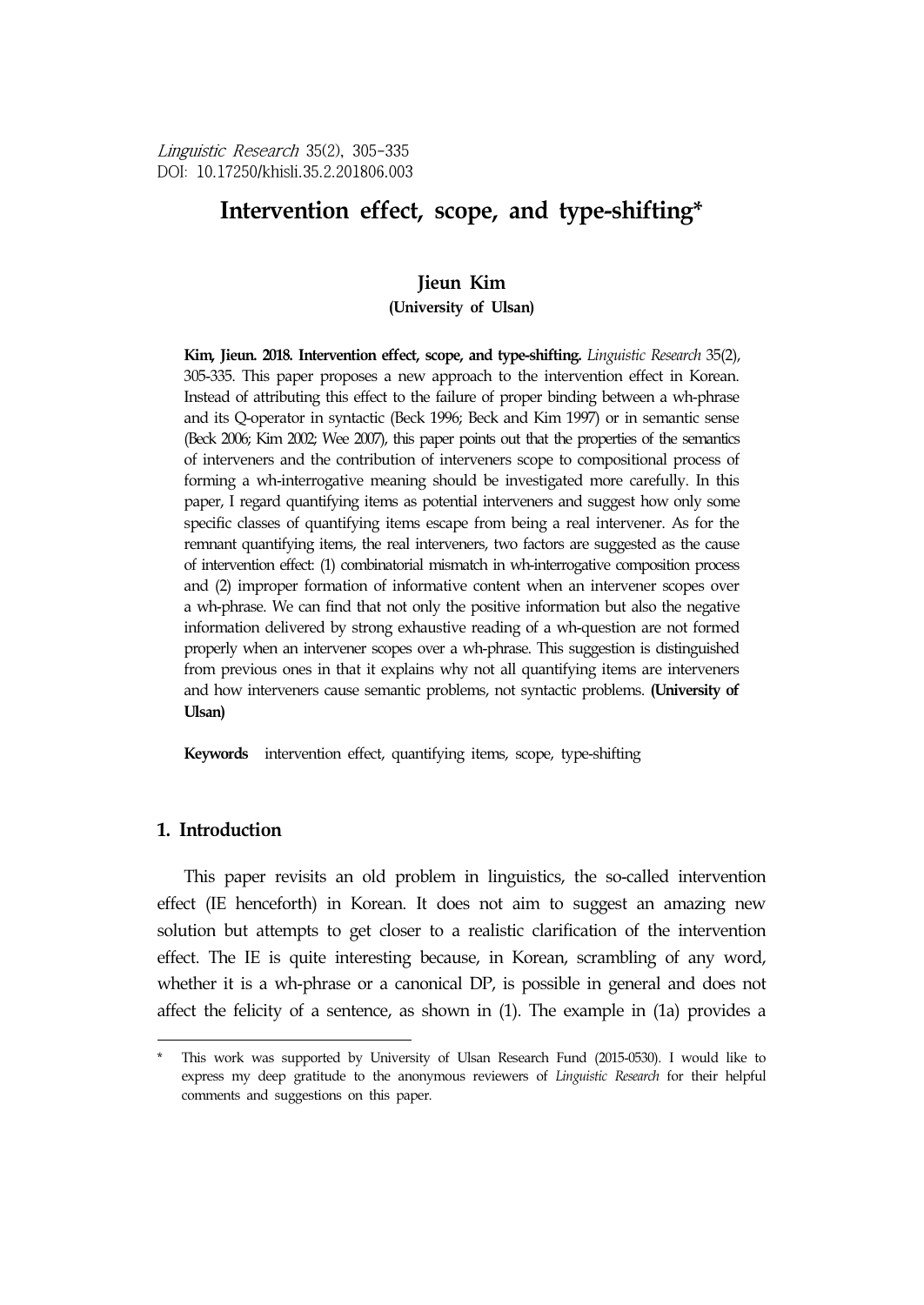typical wh-in-situ question that represents this rule. In addition, as shown in (1b), an object wh-phrase can be freely moved over a subject to the sentence's initial position.

- (1) a. Yona-ka mwues-ul mek-ess-no? Yona-Nom what-Acc eat-Past-wh-Q?1 'What did Yona eat?' b. mwues-ul Yona-ka mek-ess-no?
	- What-Acc Yona-Nom eat-Past-wh-Q? 'What did Yona eat?'
- (2) a. \*Yona-man mwues-ul mek-ess-no?2, 3 Yona-only what-Acc eat-Past-wh-Q? 'What did only Yona eat?' b. mwues-ul Yona-man mek-ess-no?
	- What-Acc Yona-only eat-Past-wh-Q? 'What did Yona eat?'

1 Here is a list of abbreviations used in the gloss. wh-Q: a wh-question morpheme in South Kyoungsang Korean y/n-Q: a yes-no question morpheme in South Kyoungsang Korean Q: a question morpheme in Standard Korean Past: Past tense Dec: Declarative Nom: Nominative Case Acc: Accusative Case Top: Topic Comp: Complementizer

2 In this paper, I use the examples of Kyoungsang dialect in Korean mainly in order to avoid the confusion of wh-questions with y/n-questions in a written form. Kyoungsang Korean distinguishes wh-questions and y/n-questions with complementizers as well as intonation patterns, while Seoul Korean depends only on the prosodic pattern in distinguishing them. The complementizer -*no* unambiguously marks a wh-question and the complementizer *na* makrs a y/n-question in Kyoungsang Korean as illustrated in example (5). Seoul Korean uses *-ni* for both types of questions. Substitution of *-no* with *-ni* does not make any semantic difference.

3 As pointed out by a reviewer of *Linguistic Research*, native speakers' judgments on IE data exhibit a great degree of variance. In fact, this has been continuously pointed out as a weak point of the research on IE, which has strongly motivated to move on from the syntactic approach to semantic/pragmatic approach (Tomioka 2008). I expect an experimental research on IE to be conducted in the near future to confirm the validity of the arguments on this topic.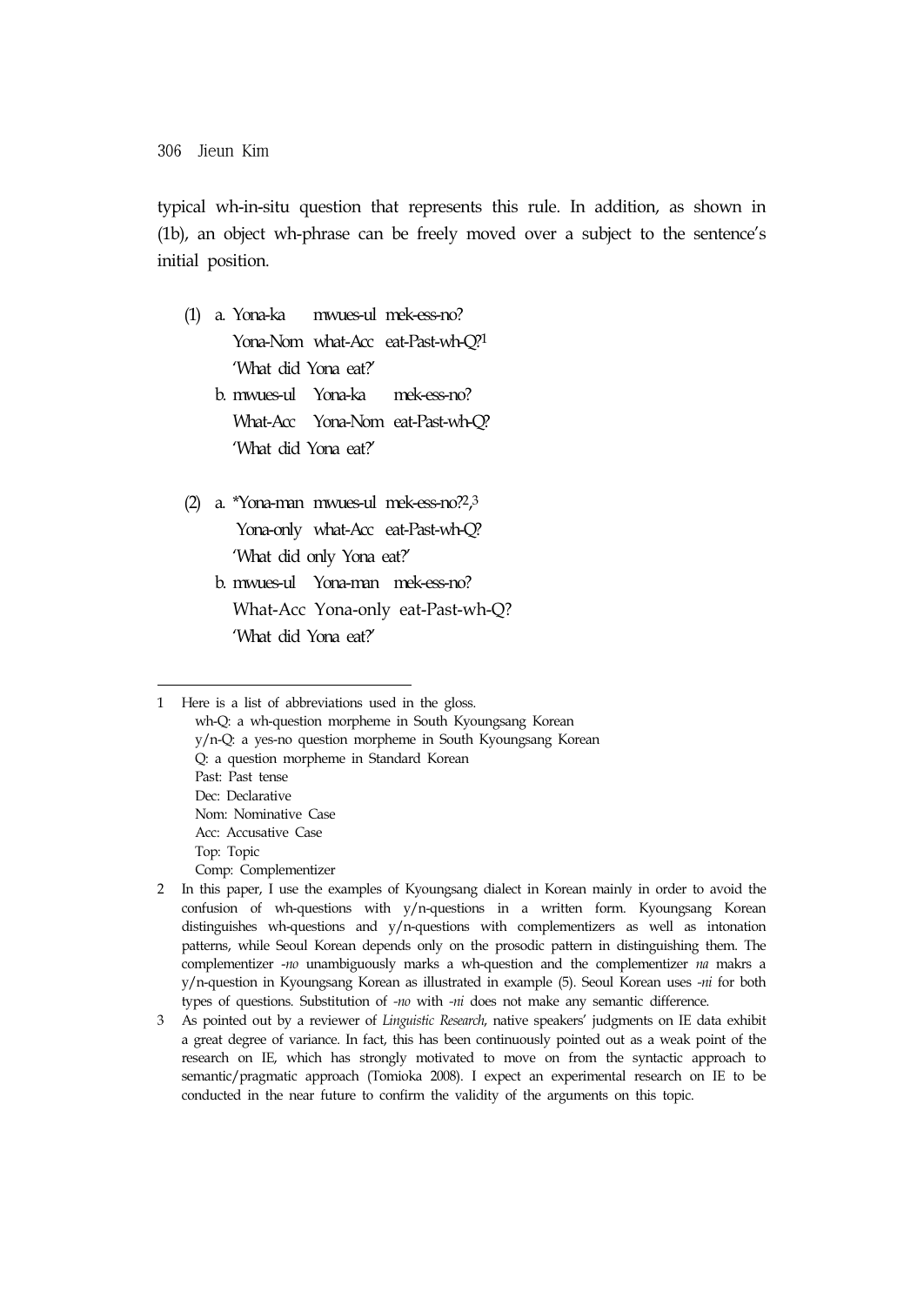The behavior of (2a) and (2b), however, exhibits a sharp contrast with that of (1a) and (1b). In (2a), when a subject phrase with a default case marker, e.g., *Yona-ka* 'Yona-Nom', is substituted with a focus-sensitive phrase *Yona-man* 'only Yona', the sentence becomes infelicitous. Interestingly, when this phrase is crossed over by a wh-phrase, *mwues-ul* 'what', the felicity of the sentence improves greatly and is judged to be felicitous. These classified constituents, which are thought to trigger intervention effects, are called interveners. As hinted in the name of 'intervention effect', the infelicity of (2a) has been analyzed to ascribe to the following two factors: (1) the existence of the focus-sensitive particle *-man* 'only' and (2) its position relative to a wh-phrase as well summarized in the configurations below (Kim 2002; Beck 2006, etc.)

(3) a. \*[Q...[...Intervener...[...Wh...]]] b. [Q...[...Wh...]...Intervener...]

Most solutions have concentrated on explaining the properties of the interveners that interfere with some kind of linking band between the Q-operator and a wh-phrase. What clearly distinguishes the infelicitous configuration (3a) from the felicitous version (3b) is ascribed to the intervener placement between a Q-operator and a wh-phrase. In general, two directions of analyses have been provided to explain the ungrammaticality/uninterpretability derived from the alleged structure of (3a). The relatively old approach, which was popular in 90s, regards this phenomenon as ungrammatical (i.e. syntactic) (Beck 1996; Beck and Kim 1997) and the new approach regards it as uninterpretable (i.e. semantic) (Kim 2002; Beck 2006; Wee 2007) or infelicitous (i.e. pragmatic) (Tomioka 2007, 2008; Moon 2008). The most crucial part in solving this IE problem lies in identifying the interveners, that is, finding out which property makes the apparently different groups of items be interveners. The lexical items that are generally thought to raise the IE in Korean are as follows: *amuto* 'no one' (NPI), *amuna* 'anyone', *nukuto* 'no one' (NPI), *nukuna* 'anyone/everyone', *-pakkey* 'except for' (NPI), *-man* 'only', *-cocha* 'even', *-to* 'also'. A quick glance at these items gives the impression that they all form quantifying items of  $\leq t$ , type and at the same time, the scope-bearing items. Based on this, we seem able to easily categorize interveners as quantifiers or quantifying items. However, in this case,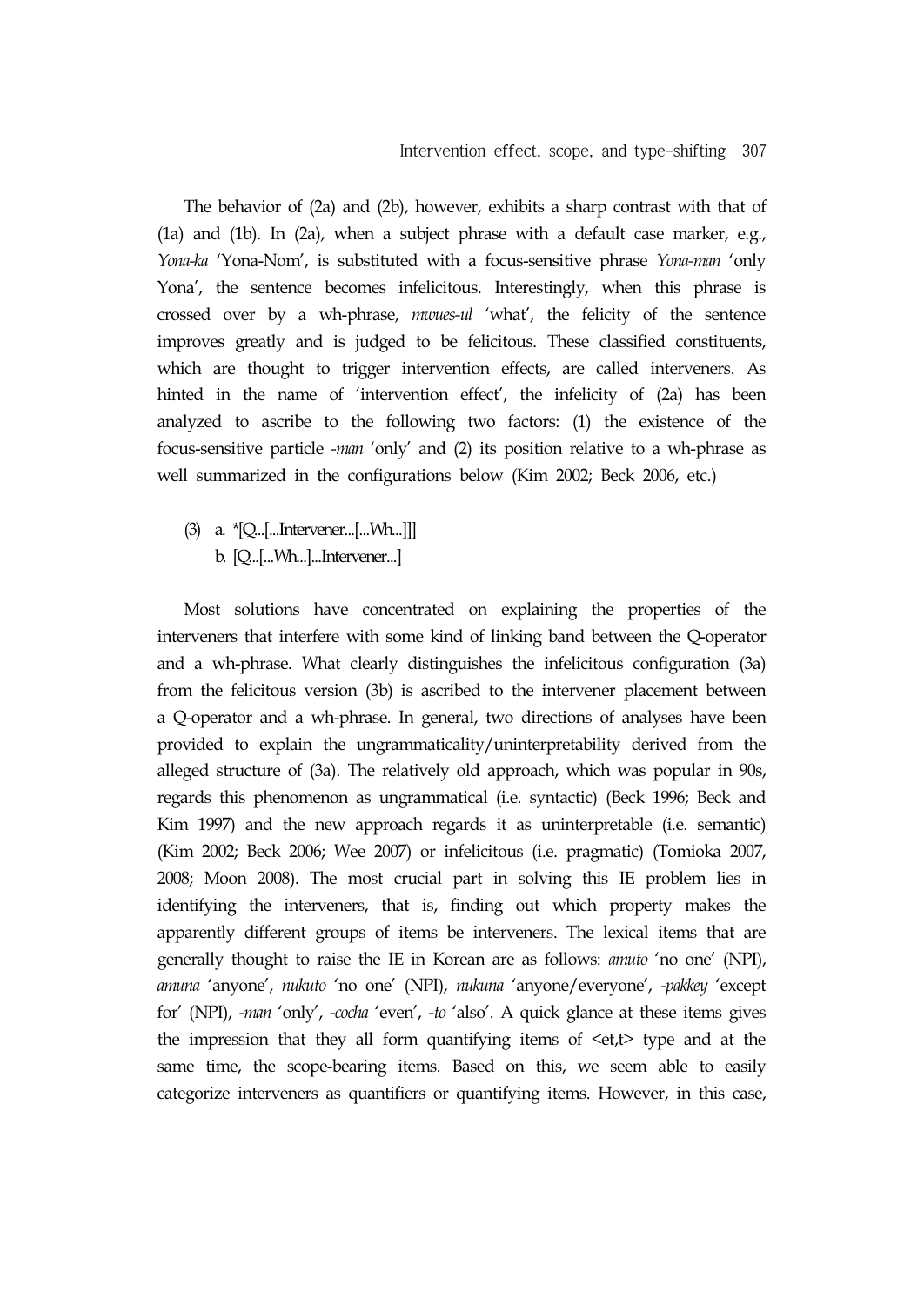we need to provide an explanation as to why other well known quantifiers such as *motun* 'all/every' and *taepupun* 'most' and numerals such as *ses* 'three' do not exhibit the intervention effect. Since the excluded items consist of the majority of the general quantifier classes, it seems hard to find a proper explanation as to why the latter group of quantifiers are not interveners. This is exactly the reason why Beck and Kim (1997), some of the earliest researchers that raised this issue in Korean, did not extend their analysis to the whole class of interveners but only restricted it to the case of NPI *amuto* 'no one'. They argued that negation builds an LF barrier for a wh-phrase to move to the specified position to be properly interpreted. In fact, they acknowledged that similar phenomena occur with other quantifying items. However, due to the difficulty of categorizing all the interveners as a single group, including the criteria based on which we can exclude the non-intervening quantifiers, they admit that further research is necessary.4

However, I will pursue this idea that interveners are <et,t> type quantifying items. There are, of course, other suggestions regarding the characterization of interveners. In their later research, Beck (2006) and Kim (2002) identify interveners to be alternative forming items, i.e. the focused ones. However, except for the last three items in the above list, the focus sensitive particles, other items including the NPIs are not necessarily focused. There is no independent evidence such as prosodic cue and no semantic motivation as to why anyone or everyone should be always focused. Another identification of interveners comes from Tomioka (2007, 2008). His analysis is based on the information structure of wh-questions and attributes the cause of the IE to the improper correspondence between word order and information structure. In this system, the interveners are called Anti-Topic Items, abbreviated as ATI. I agree with his observation that the interveners resist to becoming topics in general. He approaches this IE issue as an infelicity problem but this is an interpretability problem. It means that the IE phenomena need a semantic explanation. My

<sup>4</sup> Let me cite the phrase that I illustrated in their text in the following:

*While in Korean as well as in German, negation is not the only element inducing an intervention effect, it is not the full class of quantified expressions that blocks LF movement. Clearly, there is need for further crosslinguistic research.* (Beck and Kim 1997: 372)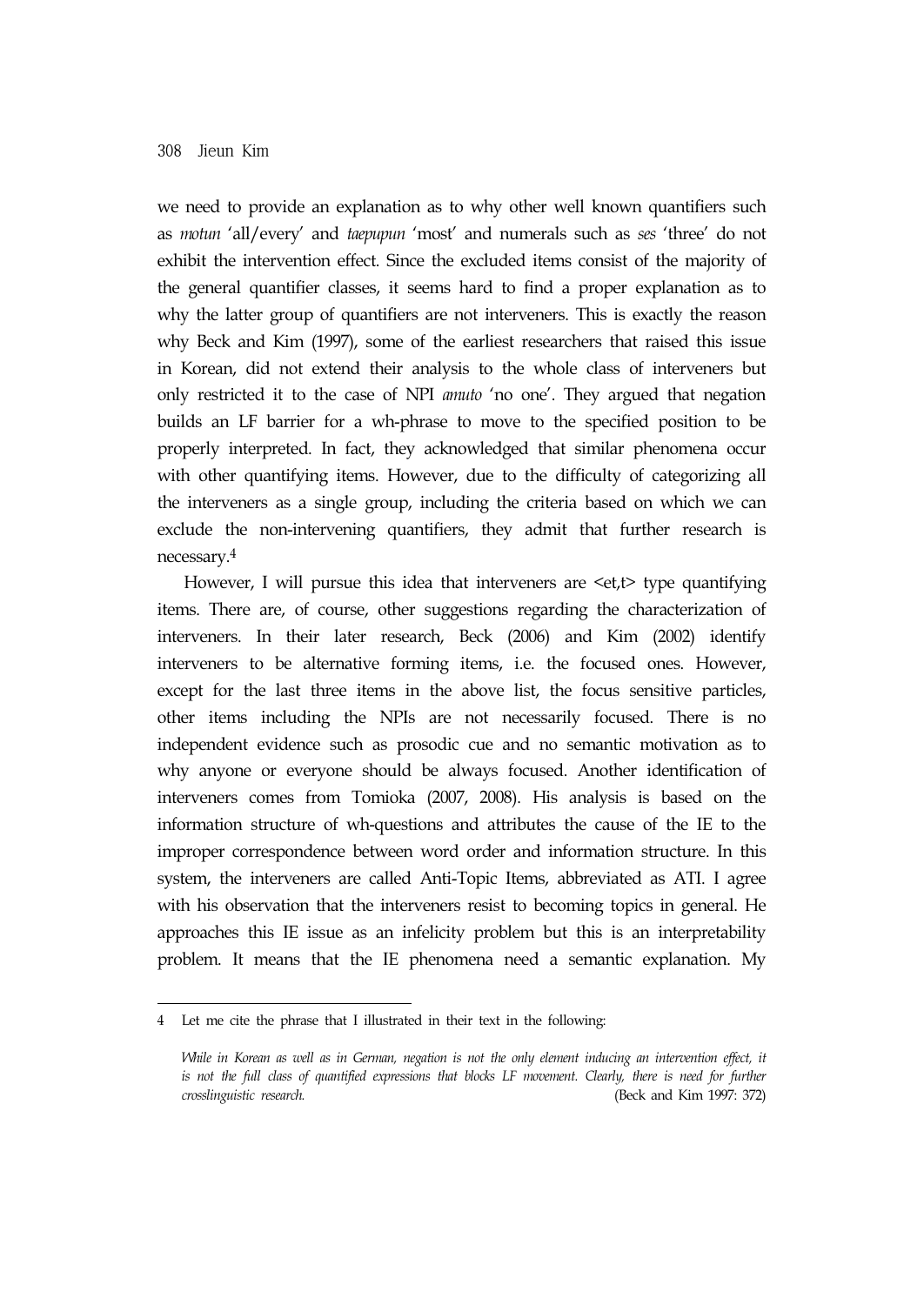suggestion will be a semantic version of Tomioka's pragmatic explanation supplemented with other interpretation problems. The last option would be to treat the interveners of IE as the items that do not provide a proper domain for anaphor binding. Although this has not been suggested in the literature regarding the intervention effect, it has actually been suggested to explain the Weak Island phenomena by Honcoop (1998).<sup>5</sup> Beck (2006) objects to this option due to the following reason: while anaphoric accessibility is universally quite stable, there are considerable variations in the intervention effect. I agree with Beck's point, but still believe that the descriptive facts of the analysis can overlap with the first option that I pursue here. By arguing that the interveners are quantifying items of  $\leq t$ , type scoping over a wh-phrase, instead of the configuration of the IE of (3a), I suggest the following as the exact configuration of the intervention effect.

## (4) \*[CP Intervener [CP Wh-Q]]]

The point is that problems arise when a scope bearing item, intervener in (4), scopes over a wh-phrase combined with a Q operator both in a wh-movement language and in a wh-in-situ language. It is well known that the relative scope meaning follows the surface order in Korean (Beck and Kim 1997; Suh 1990; Kim

<sup>5</sup> Hancoop (1998) makes an insightful observation that the class of expressions that prohibits what-for split construction in Germanic languages from being properly formed, which are called interveners of what-for split constructions, coincide with the expressions that create inaccessible domains for dynamic anaphora. The following example illustrates which items are improper domains for dynamic anaphora.

<sup>(</sup>i)\*{No students/Exactly three students/more than three students/I wonder whether John} bought a book. It was expensive.

The expressions in (i) cannot form proper domain for the pronoun 'it' in the following sentence refers to. Honcoop (1998) observed that the interveners correspond to these items. Although we do not deal with the same construction in this paper, I think that the line Hancoop pursued in his analysis for interveners in what-for construction can be similarly applied in our analysis for IE. Although the analysis here does not coincide with Hancoop (1998), the intervener class that cannot be properly converted to a proper type does not also seem to form a class to be properly bound by dynamic anaphora. I have not done systematic investigation on this but only mentions it here and in section 2.1. It has been also mentioned in Beck (2006). Despite Beck's opposition to this, I believe that the comparison between two classes of interveners deserve to be investigated in the future.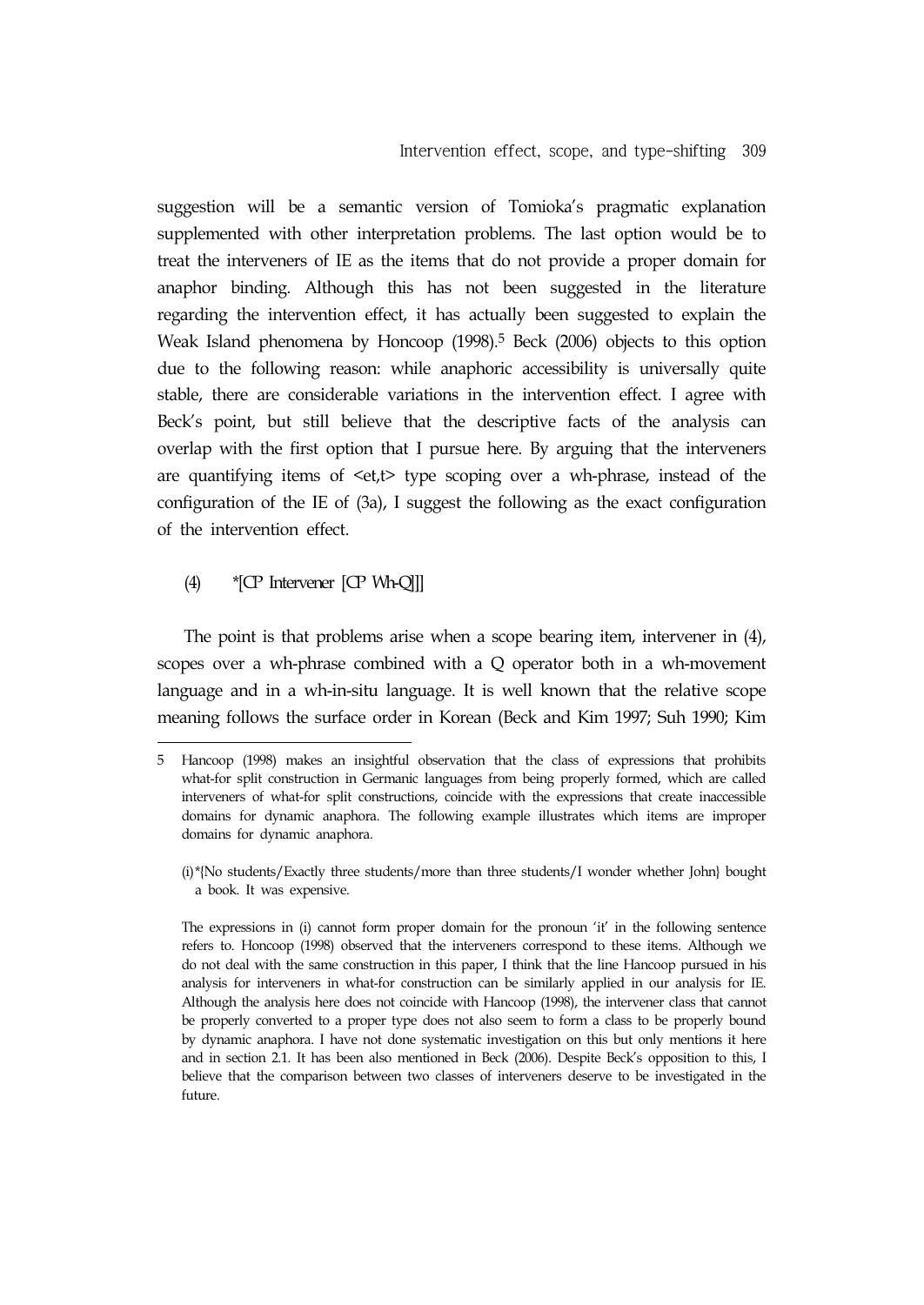1990. etc.). Accordingly, we can predict the meaning of (2a) and (2b) to be different. This is also tightly tied to the intervention effect.

In order to account for the scopal effect of interveners in forming improper interpretation, I employ a recent formulation done by George (2011) who successfully accomplishes the goal to suggest compositional semantics for strongly exhaustive reading. The structure of this paper is as follows. In the next section, I will put forth my suggestion that the IE in Korean is a problem of wh-questions with quantifiers, which also appears in a wh-movement language such as English (Engdahl 1986; Chierchia 1993 etc). Under the assumption that quantifiers are potential interveners, I will explain which quantifiers escape from the intervener status for what reason. In section 3, we will study how informative content cannot be properly delivered as originally intended in the strong exhaustive reading adopting the compositional formulation of George (2011). Section 4 will provide an introduction to previous research and some commentary on these studies. The discussion will be summarized in section 5.

#### **2. IE and composition of wh-interrogatives**

#### **2.1 Composition of questions with IE**

In order to see the meaning of the representative IE example (2b), we need to understand the compositional semantics of wh-questions and the semantic properties of quantifiers regarding how they can be incorporated into the compositional process of wh-questions. The IE would be naturally met at the end of the discussion on these two issues. I do not intend to add any new prospects to the existing theories of wh-question composition but intend to explain why the interveners cannot precede the wh-phrases in the existing paradigm of wh-question semantics. As illustrated in (5), complementizers, *-na* and no function to differentiate a y/n-question and a wh-question in Kyoungsang Korean.

(5) a. Yona-man mue(s)-lul mek-ess-ta. Yona-only something-Acc eat-Past-Dec.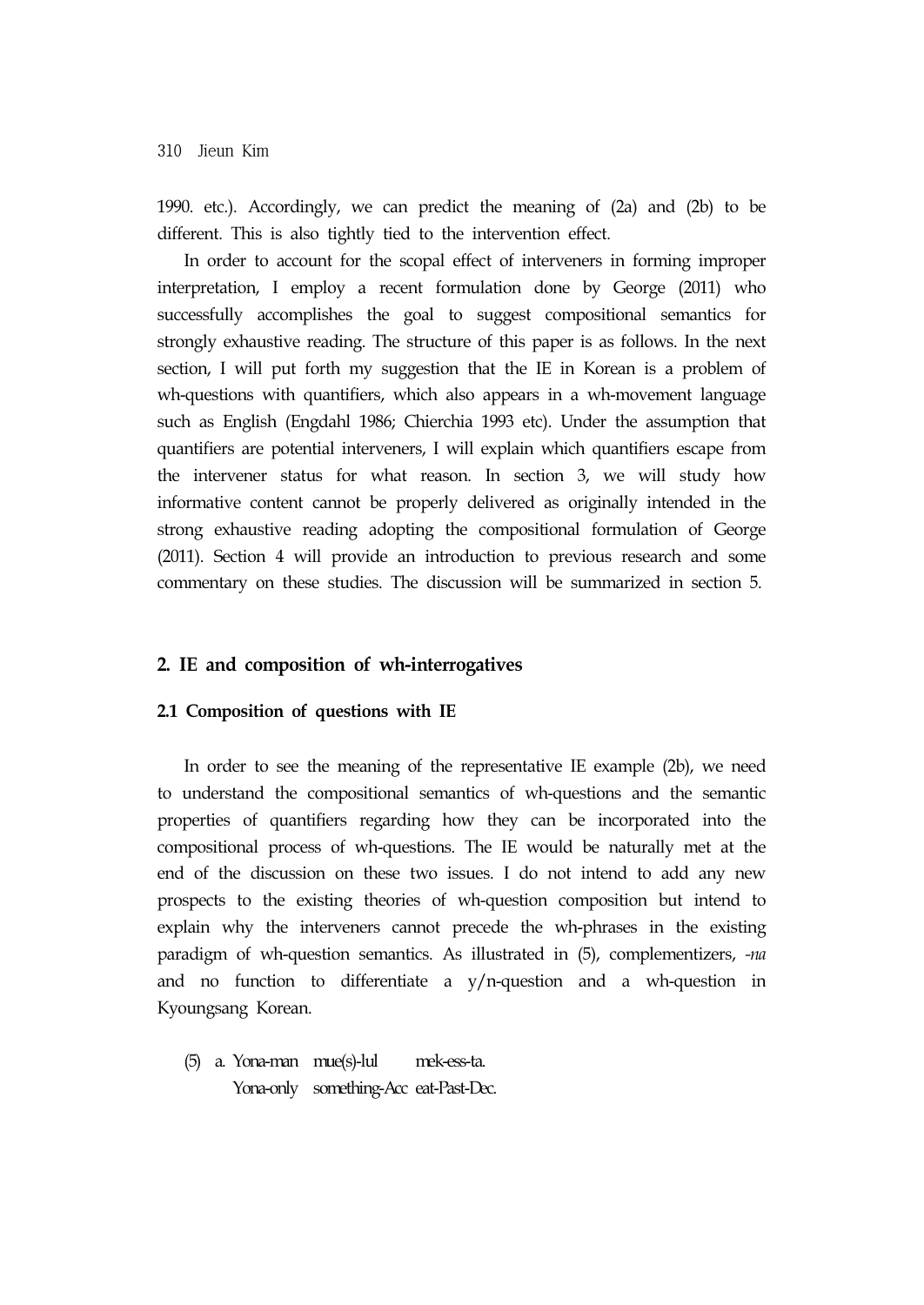'Only Yona ate something.'

- b. Yona-man mue(s)-lul mek-ess-na? Yona-only something-Acc eat-Past-y/n-Q? 'Did only Yona eat something?'
- c. #Yona-man mue(s)-lul mek-ess-no? Yona-only something-Acc eat-Past-wh-Q? 'What did only Yona eat?'

Based on Karttunen (1977), the question complementizer *-na* or *-no* (or *-ni* in Standard Korean) in (5) has the following meaning:

(6)  $[|-n_4, -n_6, -n_1|] = p_{\leq s,t>} \cdot q_{\leq s,t>} \cdot q = p^6$ 

In this line of view where C0 no is responsible for the formation of  $\langle st, t \rangle$ type constituent, wh-phrase *mue(s)* is regarded to express the meaning of the existential quantifying force in wh-questions, which is distinguished from a y/n-question in (5b). This corresponds to our intuition about a wh-question. When we ask 'what did Yona eat?', we assume that Yona ate something and ask what it is7. Based on this meaning and the one in (6), the meaning of *mues* 'what' will be as in (7) and the question 'What did Yona eat?' with canonical order will be composed as in (8).

(7)  $[[{\rm mues}]]=\lambda P_{\leq e,\leq st,t\geq B} \cdot p_{\leq st} \cdot \exists x \in D_{\leq s} \cdot P(x)(p)$ 

<sup>6</sup> In the original proposal of Karttunen (1977), the interrogative complementizer is marked as '?' since English does not have a lexical item that corresponds to C0[+Q]. In Korean, the particle *-no* corresponds to '?' In case of *-no*, it might be related to a feature such as an interpretation property of wh-phrases since it only expresses wh-interrogative sentences but not the  $y/n$ -questions.

<sup>7</sup> It is well known that a wh-question has existential presupposition and this statement exactly mentions this point.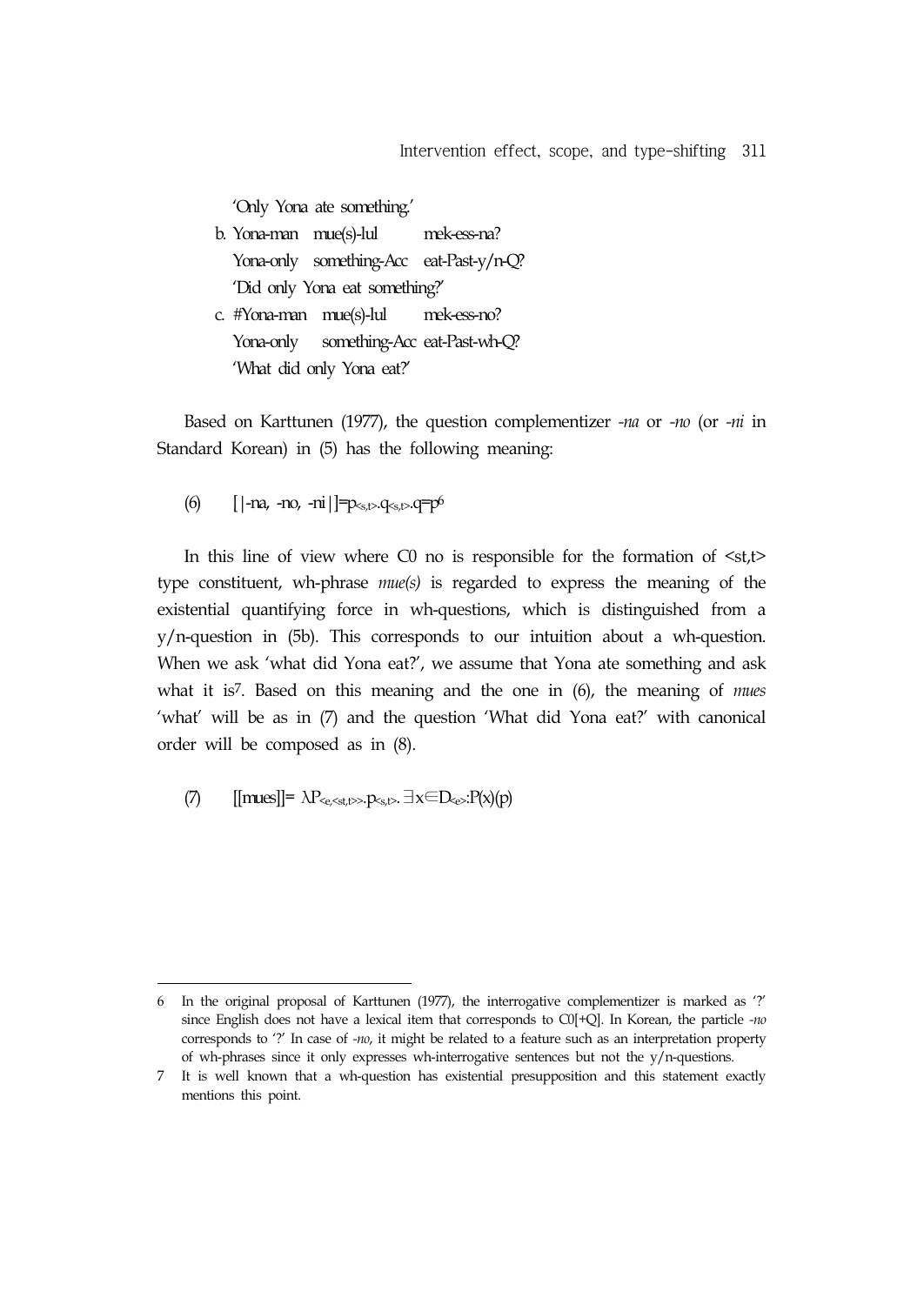(8) a. mues-ul Yona-ka mek-ess-no? what-Acc Yona-Nom eat-Past-wh-Q 'What did Yona eat?'



Scrambling in Korean targets a position above the level of the C0 head. As for the non-scopal constituents, scrambling does not have any semantic effects (it may have pragmatic effects such as information structure modification), while for scopal elements, scrambling induces an inversed scope of the canonical order. (8b) is a semantic tree of (8a) with indication of types in each node. When the subject *Yona-ka* moves over a wh-phrase as '*Yona-ka mues-ul mek-ess-no?',* it leaves an <e> type trace in its original position and applies the predicate abstraction process one more time. At the final stage, <e> type DP *Yona-ka* meets the  $\langle e, \langle st, t \rangle$  type constituent and returns the  $\langle st, t \rangle$  type meaning.

Now let us discuss the IE case with the alleged intervener *Yona-man* 'only Yona'. We need to have pre-knowledge of the particle -*man* 'only' here. The Korean particle -*man* has a very restricted distribution, being directly attached to its complement and evaluates its sister constituent and the alternative set of it. It has the meaning as follows:

(9)  $\left[[-\text{man}]\right] = \lambda x_{\epsilon} \lambda P_{\epsilon} x_{\epsilon}$ ,  $\lambda w_{\epsilon}$ ,  $\forall y[y \in [x]_{\text{ALT}} \& y \neq x \rightarrow \text{T} (y)(w)]$ 

With (9) as the meaning of *-man*, the non-intervention sentence, '*Mues-ul Yona-man mek-ess-no?'*, is constructed as follows: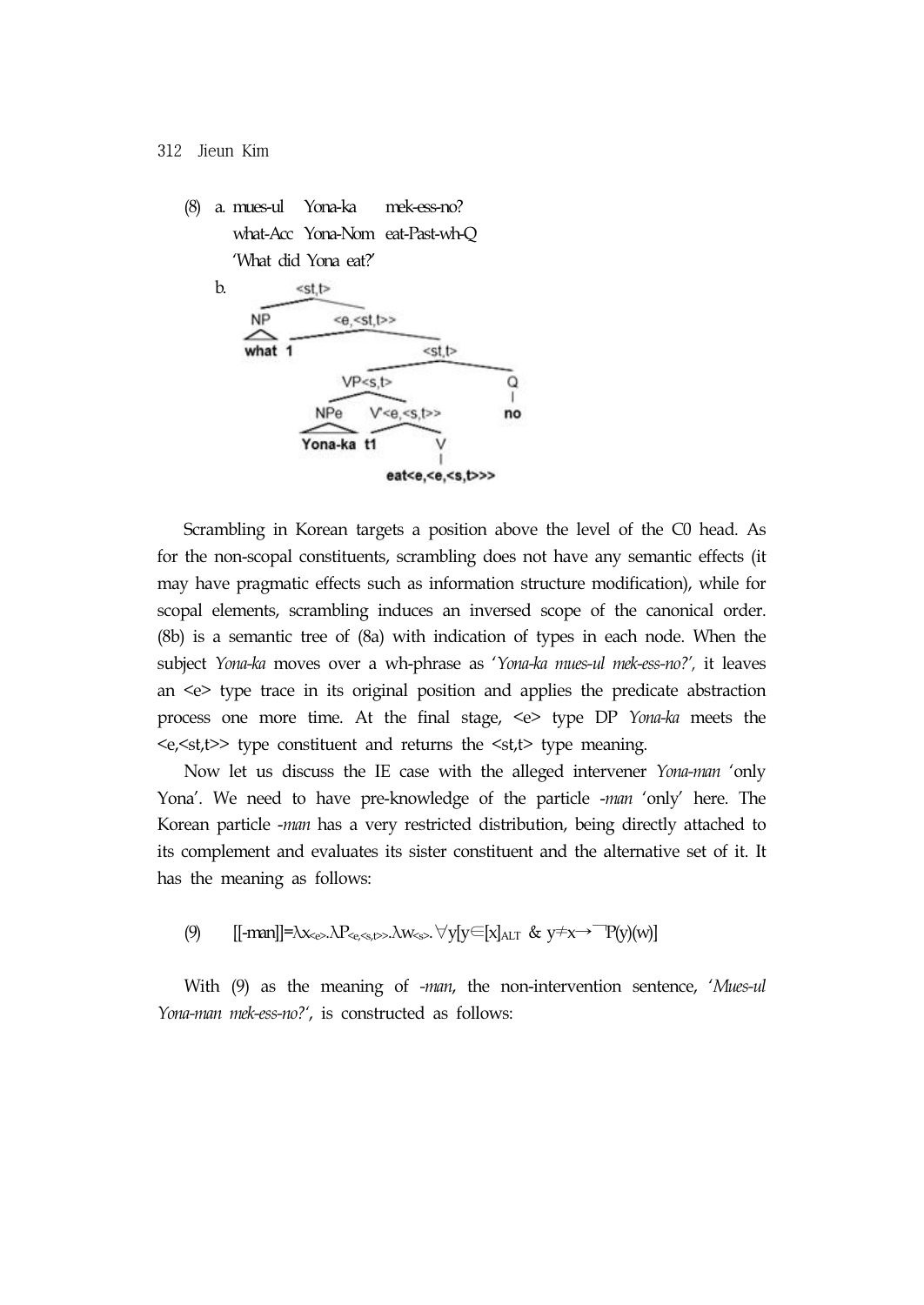(10) a. *Mues-ul Yona-man mek-ess-no?*



The -*man* phrase is treated as a quantifier of type <<e,st>, <>>> here (refer to Choi 1994 for formalisation of *-man*). The structure in (10) shows that the relative scope between the existential force of a wh-phrase, the meaning of -man, and the question operator appears in the order of '∃> Q > *-man* 'only'. This is in accordance with speakers' intuitions. That is, the meaning of (5c) as it appears in (10a) would be roughly paraphrased as 'There is something that only Yona but no one else ate and I ask what it is.'

However, when the *man* phrase is placed prior to a wh-phrase, the scope will be '*-man* 'only'>∃> Q >' and the paraphrase in this state would be roughly as follows: 'only Yona but no one else ate something and I ask what it is.' Here the pronoun 'it' should be only read as scoping under 'only', which means that it does not have an object to refer to. This is a problem. It is easily understood that when you have a sentence 'no one except John ate anything', you cannot continue the sentence with 'because it was so insipid.' In more detail, we need to compare the meaning of a wh-question, that is, the set of propositions and the meaning of a presupposition of the wh-question in our concern.

This examination, in fact, has already been done in Mayer (2014) and Kim (2012). Mayer (2014) attributed the IE to the incorrect presupposition which the wh-questions of IE cases have in common. In his analysis, the wh-question with the 'only > wh-phrase' order has an incorrect presupposition. The presupposition of a wh-question is obtained when the wh-phrase is converted into an indefinite DP 'some NP' and when the set of this proposition based on this presupposition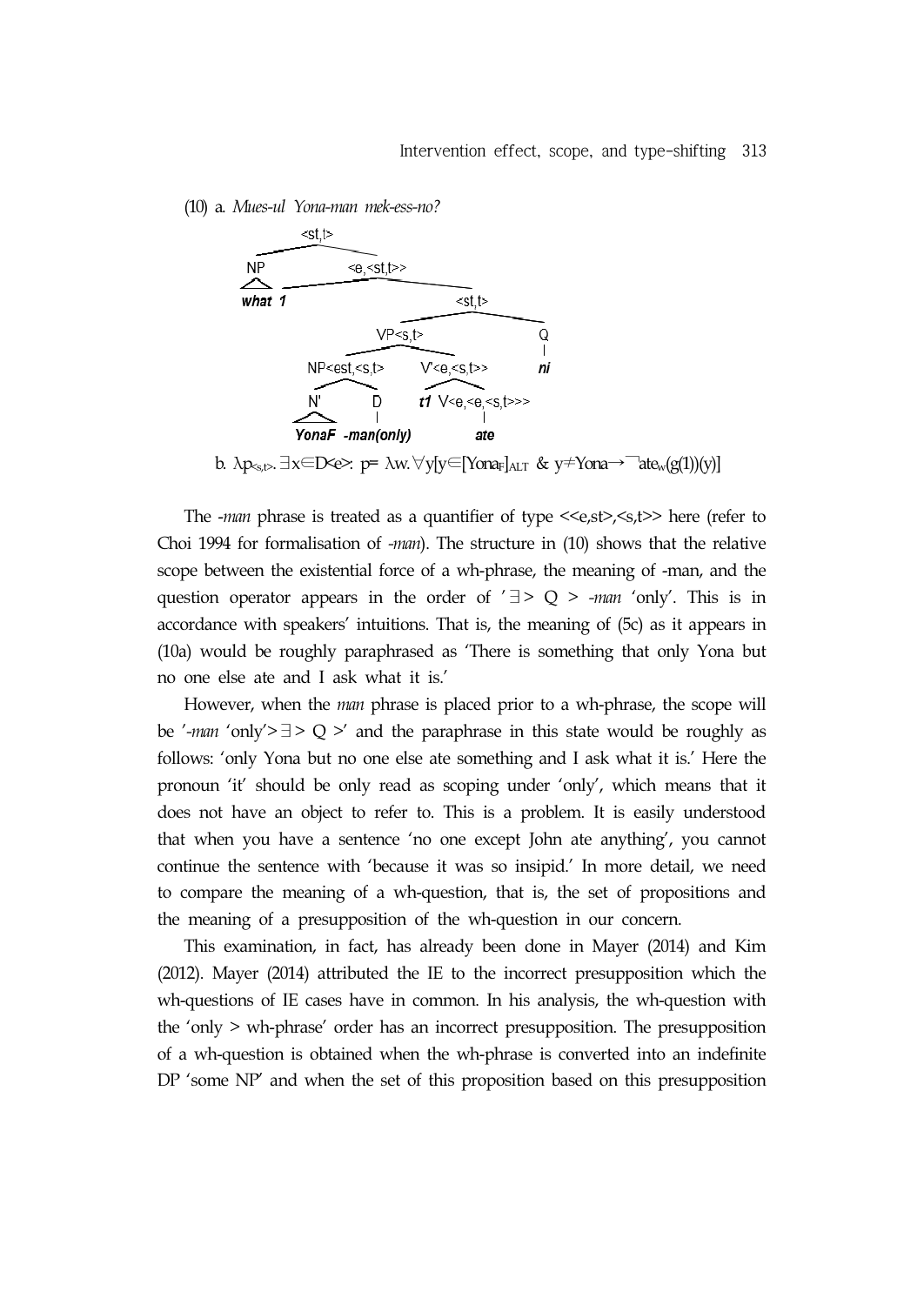does not correspond to the meaning of wh-questions. This explains the IE in Mayer (2014). I think Mayer's analysis on the IE is on the right track. The next question that arises is what generalization applies to these kinds of questions that exhibit a mismatch between the set of propositions derived from a wh-question's presupposition and the meaning (a set of propositions type) of a question. Regarding this, Mayer (2014) provides the following generalization:

(11) Mayer's (2014) Generalization for the IE An operator is a problematic intervener if it is non-additive.<sup>8</sup>

Let us assume that we adopt (11) as an explanation for the IE in Korean. Following the compositional process, *Yona-man* scopes over *mues*, and the presupposition is not compatible with the meaning of its originally intended wh-question. Why is it so? Why is a wh-question meaning not eligible to be formed from that kind of presupposition? The generalization in (11) provides a good reason for why the IE arises but not for why only one of the two presuppositions is eligible to make a wh-sentence meaning. To rephrase this slightly, why should a wh-phrase always have scope over the interveners? I will investigate this question through the compositional process that we have seen in (10). Here is a semantic tree to show the compositional process of (2a) *Yona-man mues-ul mek-ess-no*?

#### (12) *Yona-man mues-ul mek-ess-no*?



<sup>8</sup> The meaning of being additive is as follows: f of type  $\langle \sigma, \tau \rangle$  is additive if for any g, h of type  $\sigma$ ,  $f(g) \vee f(h) = f(g \vee h)$ . (Mayer 2014: 5)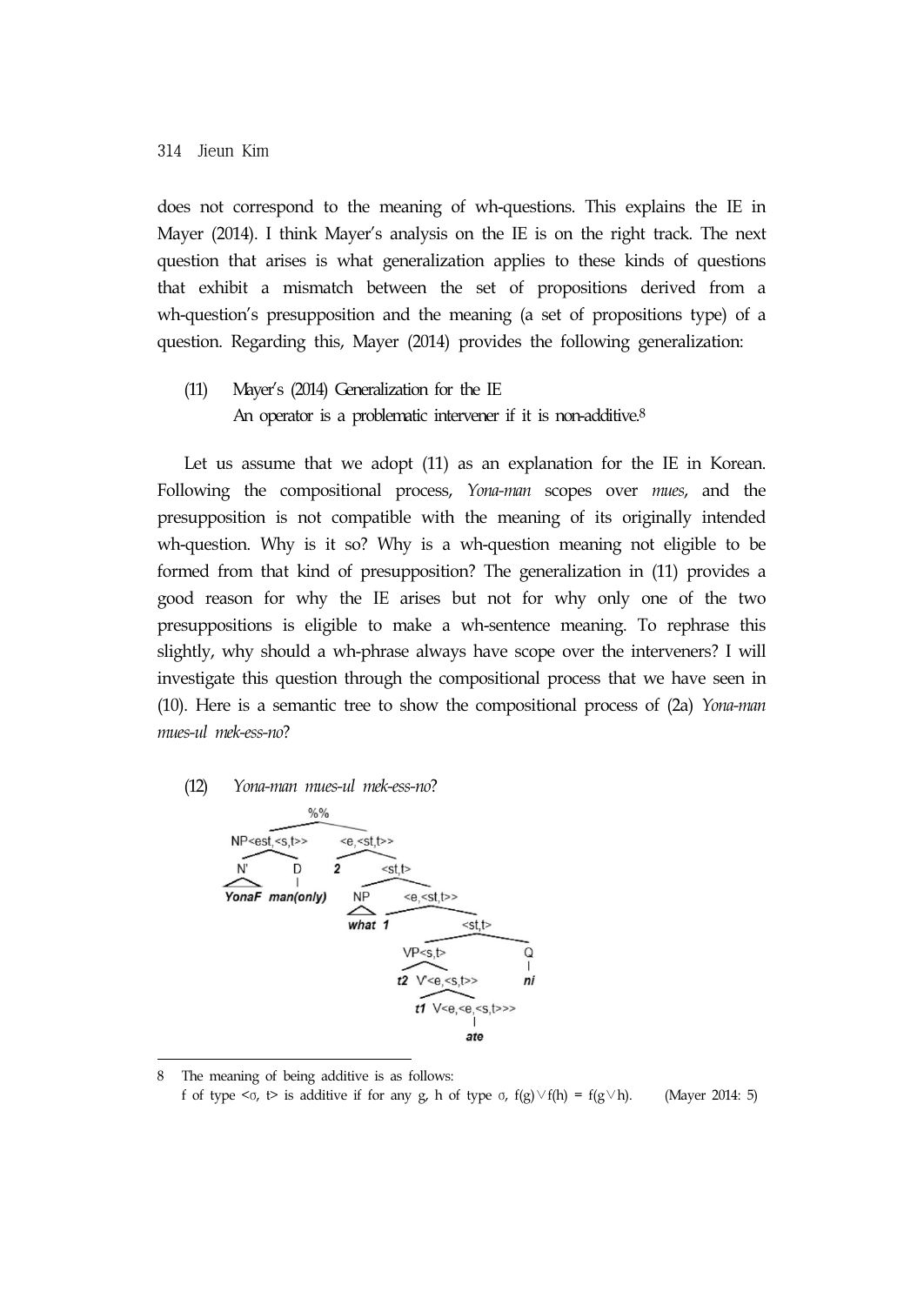The type mismatch appears at the last stage of the composition in (12). The phrase *Yona-man* which has moved to a higher position than *mues* 'what' cannot take the  $\langle e, \langle st, t \rangle$  type as its complement. Type mismatch alone is too vulnerable to make a strong argument to explain this old puzzle since type mismatch problems, in many cases, can be remedied or accommodated in some way. If this is all for the solution, it is problematic. We will start the discussion from here and eventually see that the interveners are items that cannot be a 'peg' for a wh-question in Landmann's term or a topic in Tomioka's (2008) term. That is, the discussion initiated from finding the combinatorial problem in quantifying items scoping over a wh-phrase will lead to the conclusion that this issue is tightly interrelated with the informative content problem including what Mayer has pointed out. As mentioned in the introduction, not all quantifiers have a problem being placed prior to a wh-phrase despite their semantic type of <e<st,t>>. For instance, consider the following wh-question with the <e<st,t>> type quantifier *motun* 'every' having a scope over a wh-phrase. It is even able to have a distributive reading and have an answer (13b).

- (13) Q: motu-ka colep phati-ey mues-ul ipko wa-ss-no? Everyon-Nom graduation party-at what-Acc wear come-Past-wh-Q? 'What did everyone come wearing in graduation party?'
	- a. A: yangpok-ul ipko wa-ss-e. suit-Acc wear come-Past-Dec.

'(everyone) came wearing a suit'

b. A: Anne-un dress-lul, Ben-un yangpok-ul kuliko Chris-nun jin-ul Anne-Top dress-Acc, Ben-Nun suit-Acc and Chris-Top jean-Acc ipko wa-ss-e. wear come-Past-Dec. 'Anne came wearing a dress, Ben, a suit, and Chris came with jeans.'

The example in (13) appears to be problematic in two ways. In one aspect,

it does not seem to follow our initial generalization that scope interpretation follows the surface word order. In the other aspect, the DP *motu* seems to have solved the type mismatch problem unlike the case of Yona-man. One might want to make this case as an exception for a universal quantifier, which turns out to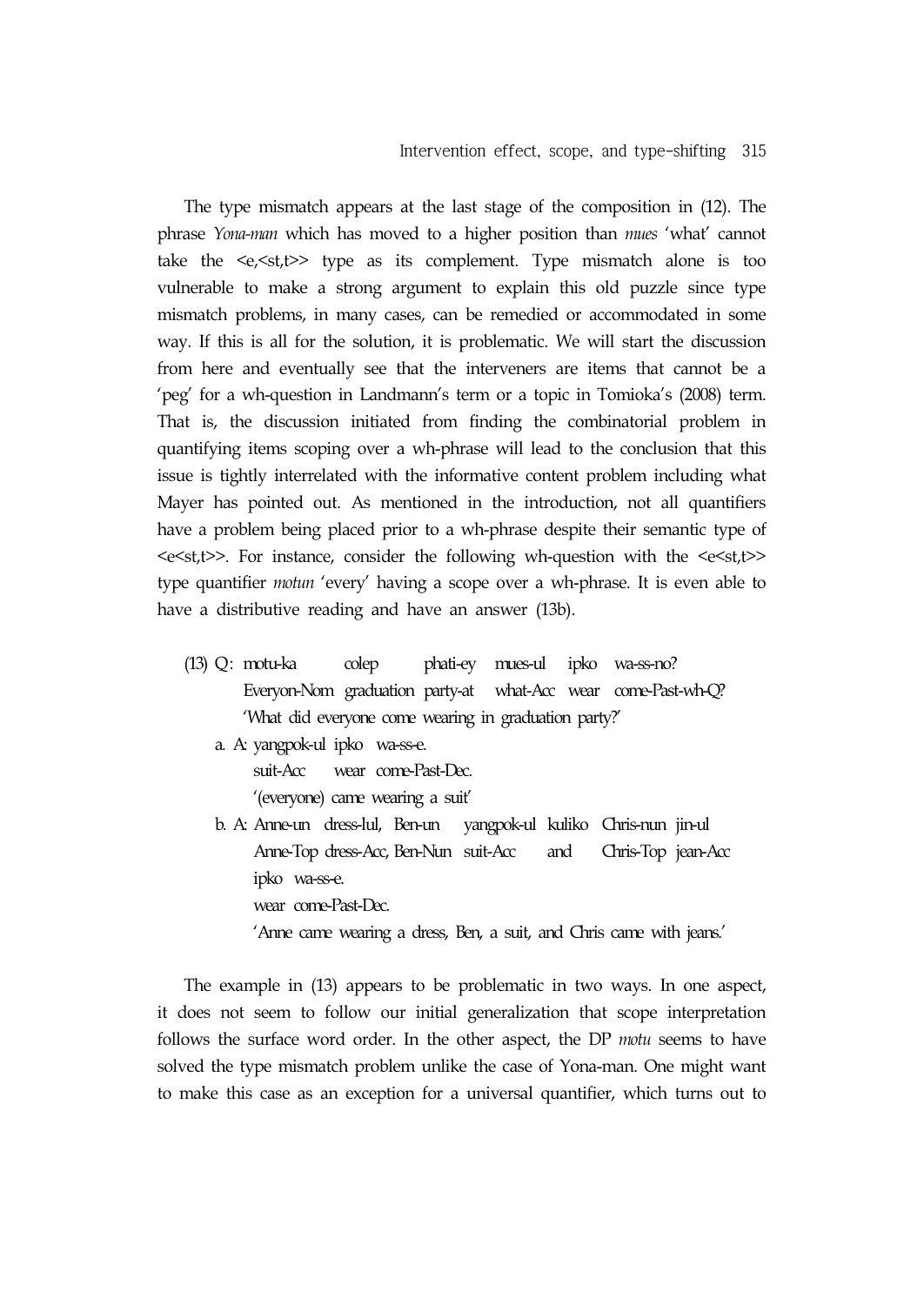be an unavailable solution due to the different behavior of nukuna which also has a universal quantificational force. The quantifier *motu* will be shown to escape from potential intervener status due to its characteristic property. In the next subsection, we will divide the DPs into three types based on two criteria. We will first divide all quantifying DPs by those that escape from the potential intervener status and those that cannot. Then, the escapers will be divided again based on those having distributive reading and non-distributive reading.

#### **2.2 Two groups of non-intervening DPs**

In the previous subsection, we have seen that quantifying DPs are potentially interveners. However, according to the native speakers' judgments, the real interveners are only identified as nine items as in the left column of Table 1. The following table seems to contradict our suggestion in the previous section by categorizing more quantifying DPs as non-interveners.

| Intervening DPs                            | Non-intervening DPs                         |
|--------------------------------------------|---------------------------------------------|
| Group C: amuna 'anyone', amuto 'no one',   | Group A: motu 'everyone/all', motun         |
| nukuna 'everyone', nukuto 'no one',        | 'every/all', $ku$ NP 'the NP', $i$ NP 'this |
| NP-man 'only NP', NP-cocha 'even NP',      | $NP'$ , proper names                        |
| NP-to 'NP also', NP-pakkey 'except for NP' | Group B: myechmyech 'several', mahnun       |
|                                            | 'many', taypupun 'most', Numeral NP, ttak   |
|                                            | Numeral NP 'exactly Numeral NP',            |
|                                            | Numeral isang 'more than Numeral'           |

Table 1. Intervening DPs and non-intervening DPs

In the above table, the quantifiers are categorized as three groups, Group A, B, and C. I have categorized them based on their property regarding being intervener and being distributive. The first group consists of non-interveners which can be interpreted distributively as follows.

- (14) Group A [-intervener, +distributive]
	- a. Q: motu-ka colep pathi-ey mues-ul ipko wa-ss-no? Everyone-Nomgraduation party-at what-Acc wear come-Past-wh-Q?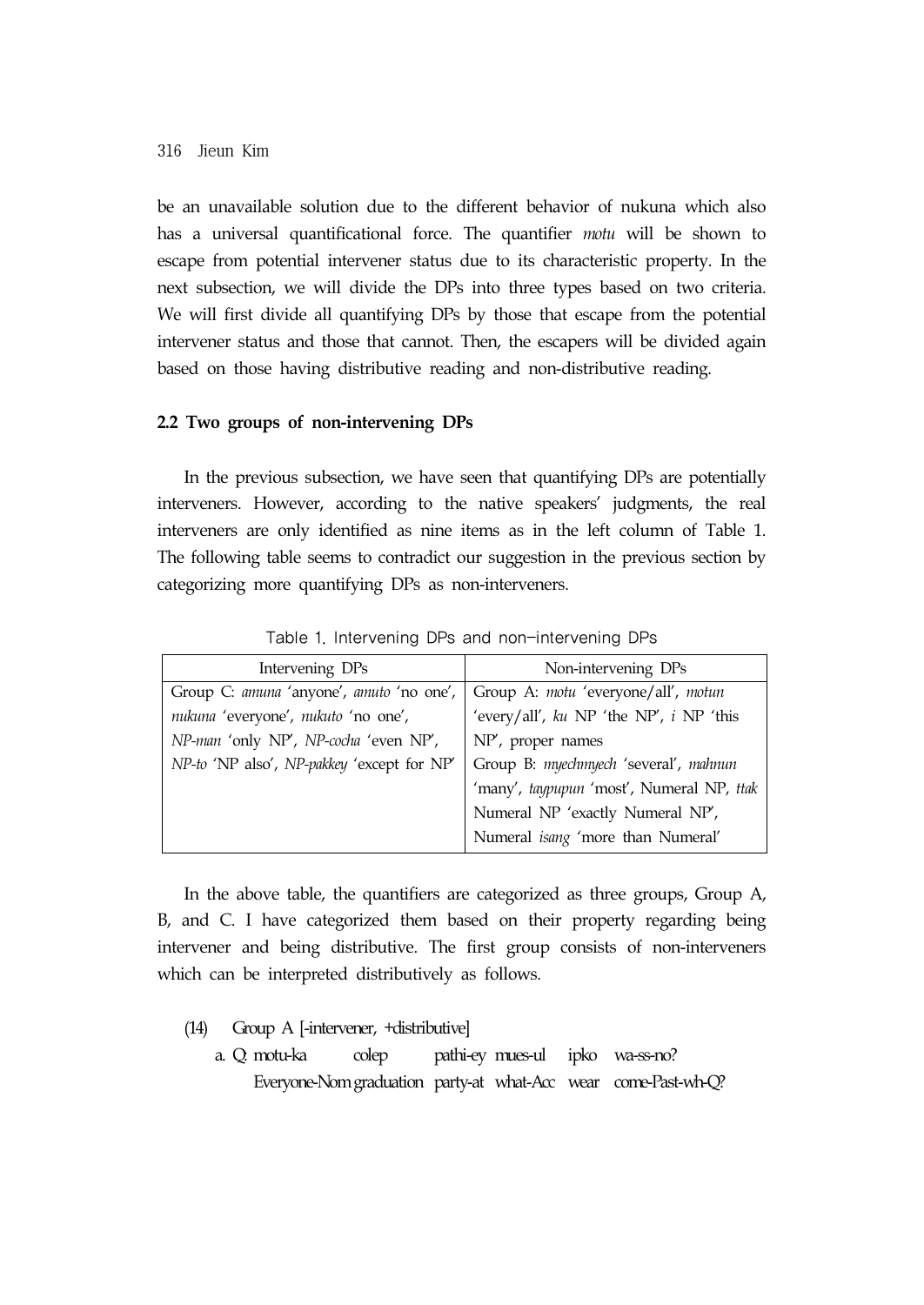'What did everyone wear in the graduation party?'

 A: Minsu-nun teksito-lul, Yona-nun punhong dules-lul, Hajin-un mescin Minsu-Nun tuxedo-Acc Yona-Nun pink dress-Acc,Hajin-un gorgeous yangpok-ul ipko wa-ss-e. suit-Acc wear come-Past-Dec.

'Minsu wore a tuxedo, Yona wore a pink dress and Hajin wore a gorgeous

- suit in the graduation party.'
- b. Q: ku semyeng-i colep pathi-ey mues-ul ipko The three people-Nom graduation party-at what-Acc wear wa-ss-no? come-Past-wh-Q?

'What did the three people wear in the graduation party?'

- A: Minsu-nun teksito-lul, Yona-nun punhong dules-lul, Hajin-un mescin yangpok-ul ipko wa-ss-e.
- c. Q: Minsu-wa Yona, Hajin-ika colep pathi-ey mues-ul ipko Minsu and, Yona, Hajin-Nom graduation party-at what-Acc wear wa-ss-no?

come-Past-wh-Q?

'What did Minsu, Yona, and Hajin wear in the graduation party?'

- A: Minsu-nun teksito-lul, Yona-nun punhong dules-lul, Hajin-un mescin yangpok-ul ipko wa-ss-e.
- (cf)kuaytul-i colep pathi-e cencang-ul ipko wa-ss-e. they-Nom graduation party-at formal suit-Acc wear come-Past-Dec. 'They wore a formal suit in the graduation party.'

The quantified items categorized as the second group are also non-interveners but are not eligible for distributive interpretation.

(15) Group B [-intervener, -distributive]

 a. Q: myecmyec haksaying-i colep pathi-ey mues-ul ipko several student-Nom graduation party-at what-Acc wear wa-ss-no? come-Past-wh-Q? 'What did students wear in the graduation party?'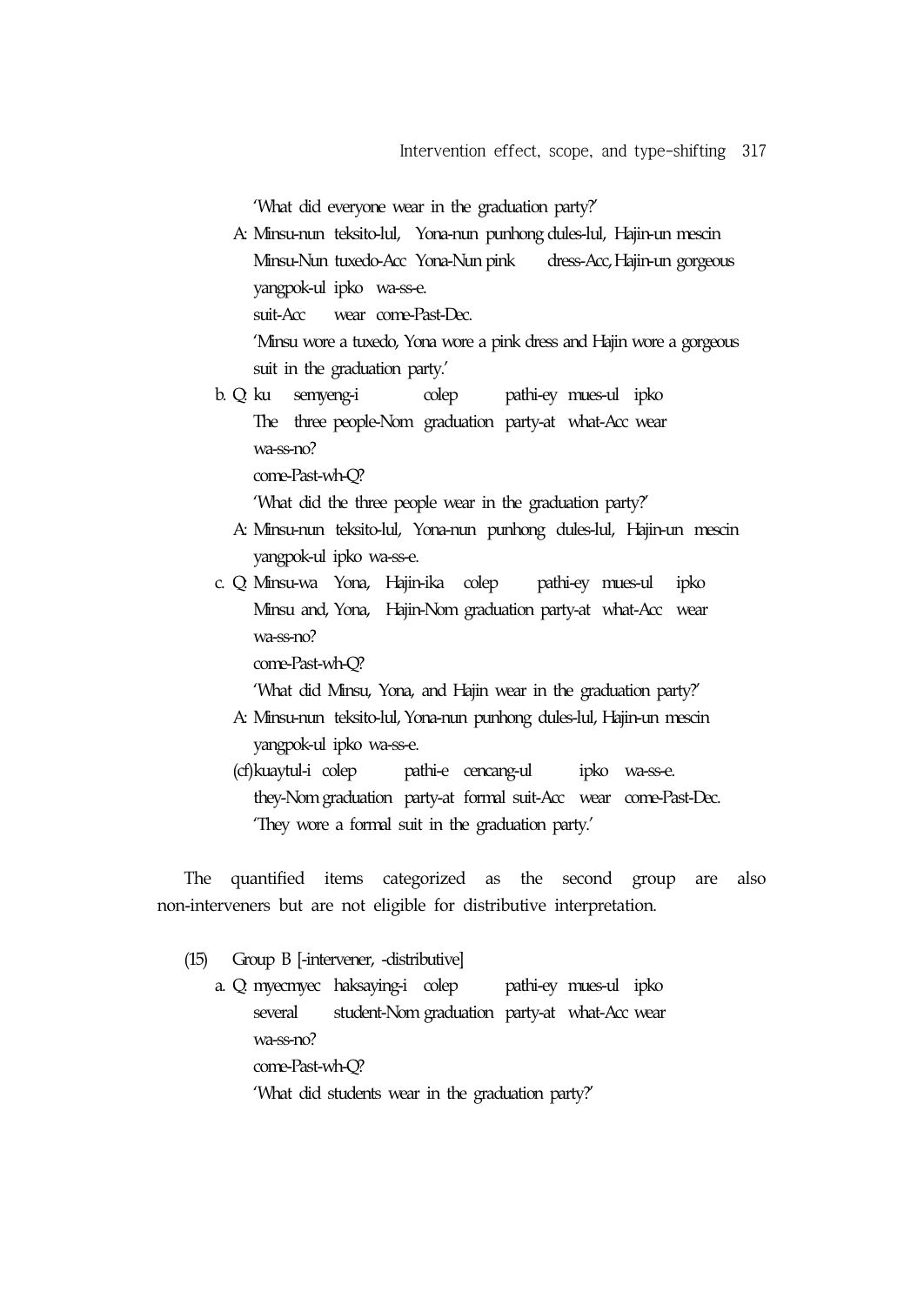A: myecmyec haksaying-i colep pathi-ey chengpaci-lul ipko Several student-Nom graduation party-at jeans-Acc wear wa-ss-e.

come-Past-Dec.

'Several students wore jeans at the graduation party.'

 b. Q: taypupun haksayingtul-i colep pathi-ey mues-ul ipko most students-Nom graduation party-at what-Acc wear wa-ss-no?

come-Past-wh-Q?

'What did most students wear at the graduation party?'

 A: taypupun haksayingtul-i colep pathi-ey cencang-lul ipko most students-Nom graduation party-at suit-Acc wear wa-ss-e.

come-Past-Dec.

'Several students wore suits at the graduation party.'

c. Q: ttak sey myeng-i colep pathi-ey mues-ul ipko Exactly three Counter-Nom graduation party-at what-Acc wear wa-ss-no?

come-Past-wh-Q?

'What did exactly three wear in the graduation party?'

 A: ttak sey myeng-i colep pathi-ey chengpaci-lul ipko exactly three Counter-Nom graduation party-at jeans-Acc wear wa-ss-e.

come-Past-Dec.

'Exactly three wore jeans at the graduation party.'

(cf)#Minsu-nun teksito-lul, Yona-nun punhong dules-lul, Hajin-un Minsu-Nun tuxedo-Acc Yona-Nun pink dress-Acc, Hajin-Nun mescin yangpok-ul ipko wa-ss-e. gorgeous suit-Acc wear come-Past-Dec 'Minsu wore a tuxedo, Yona wore a pink dress, and Hajin wore a

gorgeous suit in the graduation party.'

The last group amounts to the interveners which cause IE.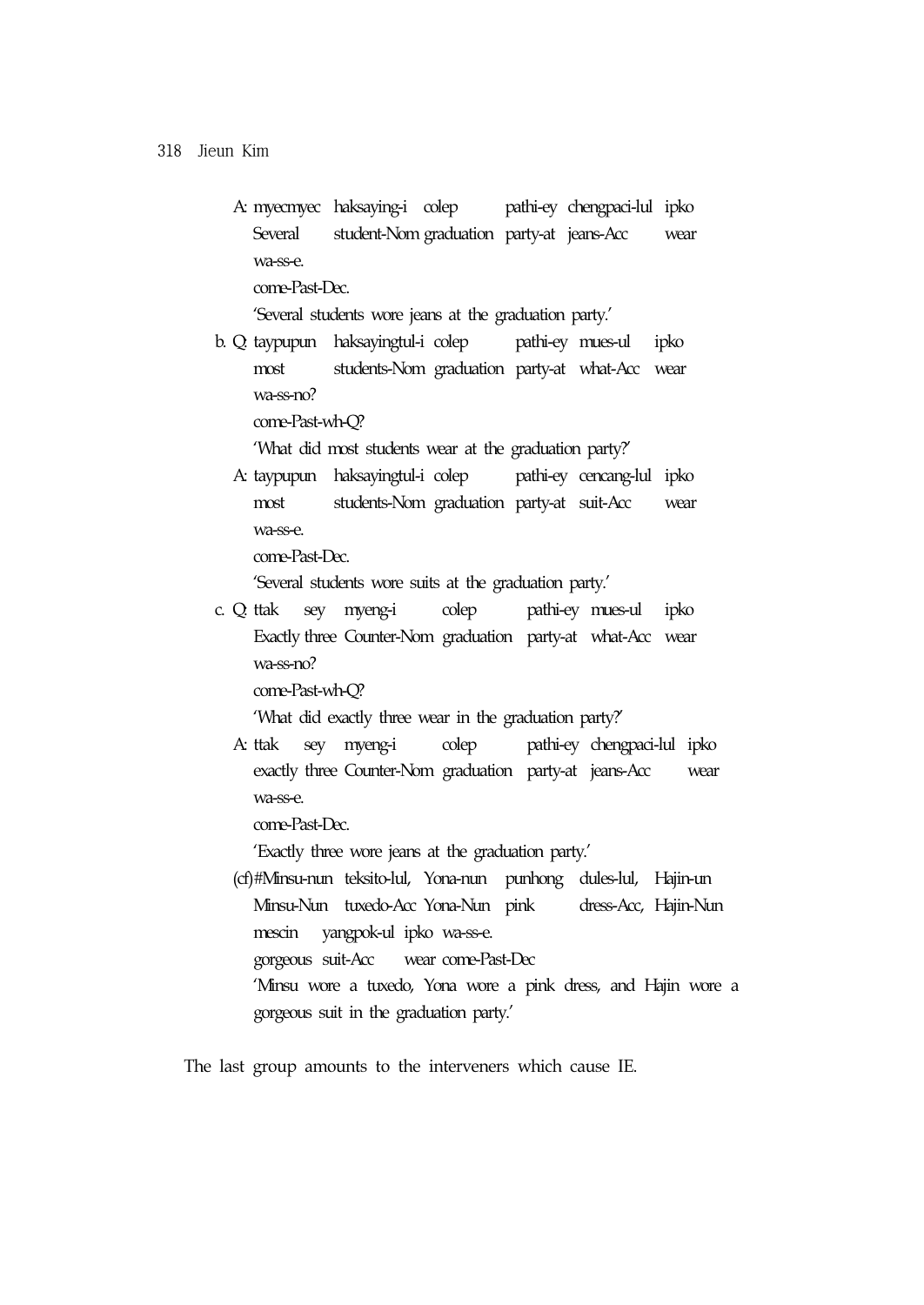- (16) Group C [+intervener]
	- a. Q: #nukuna colep pathi-ey mues-ul ipko wa-ss-no? everyone graduation party-at what-Acc wear come-Past-wh-Q? 'What did everyone wear at the graduation party?'
	- (cf) Q: mues-ul nukuna colep pathi-ey ipko wa-ss-no?
		- A: nukuna cencang-lul ipko wa-ss-e. everyone suit-Acc wear come-Past-Dec. 'Everyone wore a suit.'
	- b. Q: #amuto colep pathi-ey mues-ul ipko oci anh-ass-no? No one graduation party-at what-Acc wear come Neg-Past-wh-Q? 'What did no one wear at the graduation party?'
	- (cf) Q: mues-ul amuto colep pathi-ey ipko oci anh-ass-no?
		- A: chengpaci-nun amuto ipko oci anh-ass-e. Jeans-Nun no one wear come Neg-Past-Dec. 'No one wore jeans.'
	- c. Q: #Minsu-man colep pathi-ey mues-ul ipko wa-ss-no? Minsu-only graduation party-at what-Acc wear come-Past-wh-Q? 'What did only Minsu wear at the graduation party?'
	- (cf) Q: mues-ul Minsu-man colep pathi-ey ipko wa-ss-no?
		- A: Minsu-man cencang-lul ipko wa-ss-e. Minsu-only suit-Acc wear come-Past-Dec. 'Only Minsu wore a suit.'

What is the property that makes this distinction observed in (14)-(16)? We find the answer in the eligibility of type-shifting. Every member in group A is an either  $\leq e$  type DP or at least, convertible to  $\leq e$  type. According to Partee (1987), the type-shifting operator from a quantifier  $\leq t$ , to an entity  $\leq \geq$  cannot apply to just any DP. It is argued to be a partial function with a very restricted application. The shifting process from  $\leq$ et,t $>$  to  $\leq$ e $>$  is called Lower and known to map a principal ultrafilter into its generator. From the definition of principal ultrafilter, we can tell that the unique non-empty set is the only set that forms the quantifier meaning in group A. In case of 'these two guys', the set of the specified two guys, for example {Brian, Chris} will be the generator set. It applies in the same way for any proper names and even for the universal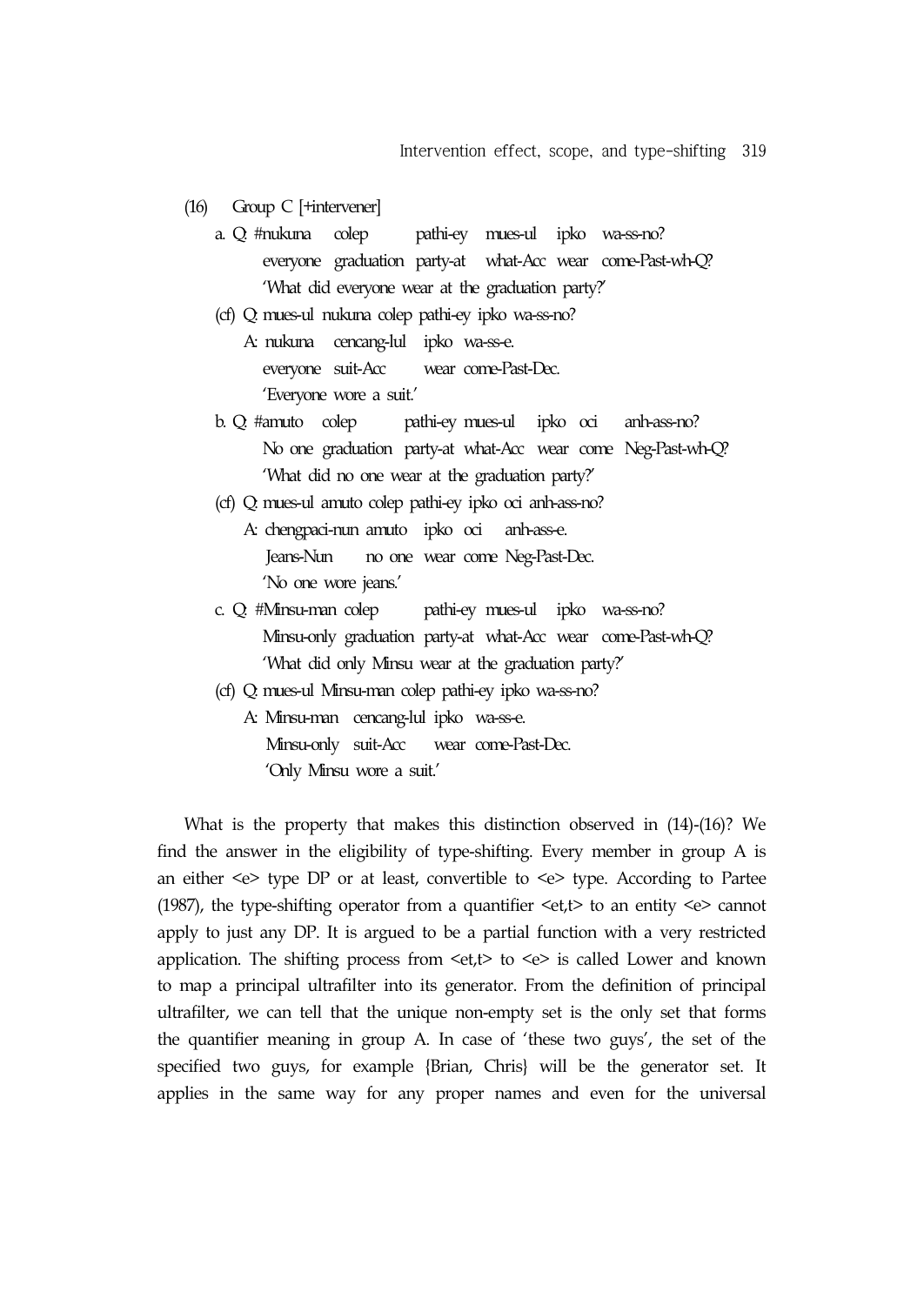quantifier motu 'everyone'. In the case of *motu* 'everyone', all the elements of the set *motu* become an <e> type individual and for each individual it is possible to apply the wh-interrogative function. This is read as a distributive reading.

Summing up, as for the individual type DPs or those that are eligible to be converted to individual type through a direct Lower process, we can provide the explanation that they can escape from intervener status and also have what looks like a distributive reading. Note that this distributive reading is derived from the fact that each member of the generator set is converted to an individual to which a predicate applies. This should not be confused with the meaning as universal quantifier meaning with a high scope (scoping over an existential one).

This suggestion provides a good explanation for the sharp contrast between the two items with universal quantificational reading, *motu* 'every/all' and *nukuna* 'every/any'. There is a strong contrast in the behavior of these two items since only *nukuna* cannot be placed prior to a wh-phrase while motu can be. This is puzzling since both of them have universal quantificational force and neither of them have a negative property. One substantial difference observed between them is that *nukuna* cannot have a unique non-empty set to form its quantificational meaning since it has a domain widening function as the free choice 'any' in English (as for Korean *nukuna* refer to Kratzer and Shimoyama 2002; as for English 'any' refer to: Kadmon and Landman 1993; Giannakidou 2001, etc.). Accordingly, it naturally follows that domain widening *nukuna* cannot be applied by the Lower operator despite its universal-like reading.

Now how can the rest of the members, which I refer to as group B of non-intervening DPs, escape from the intervener status? They are not qualified for the Lower type shifting. Instead, they shift to an  $\leq e$ , type predicate. Those converted to <e,t> type undergo a type shifting process one more time. The second converting operation is Chierchia's nominalization of predicates (Chierchia 1984, 1998). Those that have undergone these two type-shifting processes will be eventually in the  $\leq$  type form but will not have the meaning of a single individual entity like the ones applied by the Lower process. The wording seems to contradict itself by stating that some DPs have an <e> type and do not have an individual entity reading. These are only read as a group.

A group makes an <e> type but we cannot look inside it and do something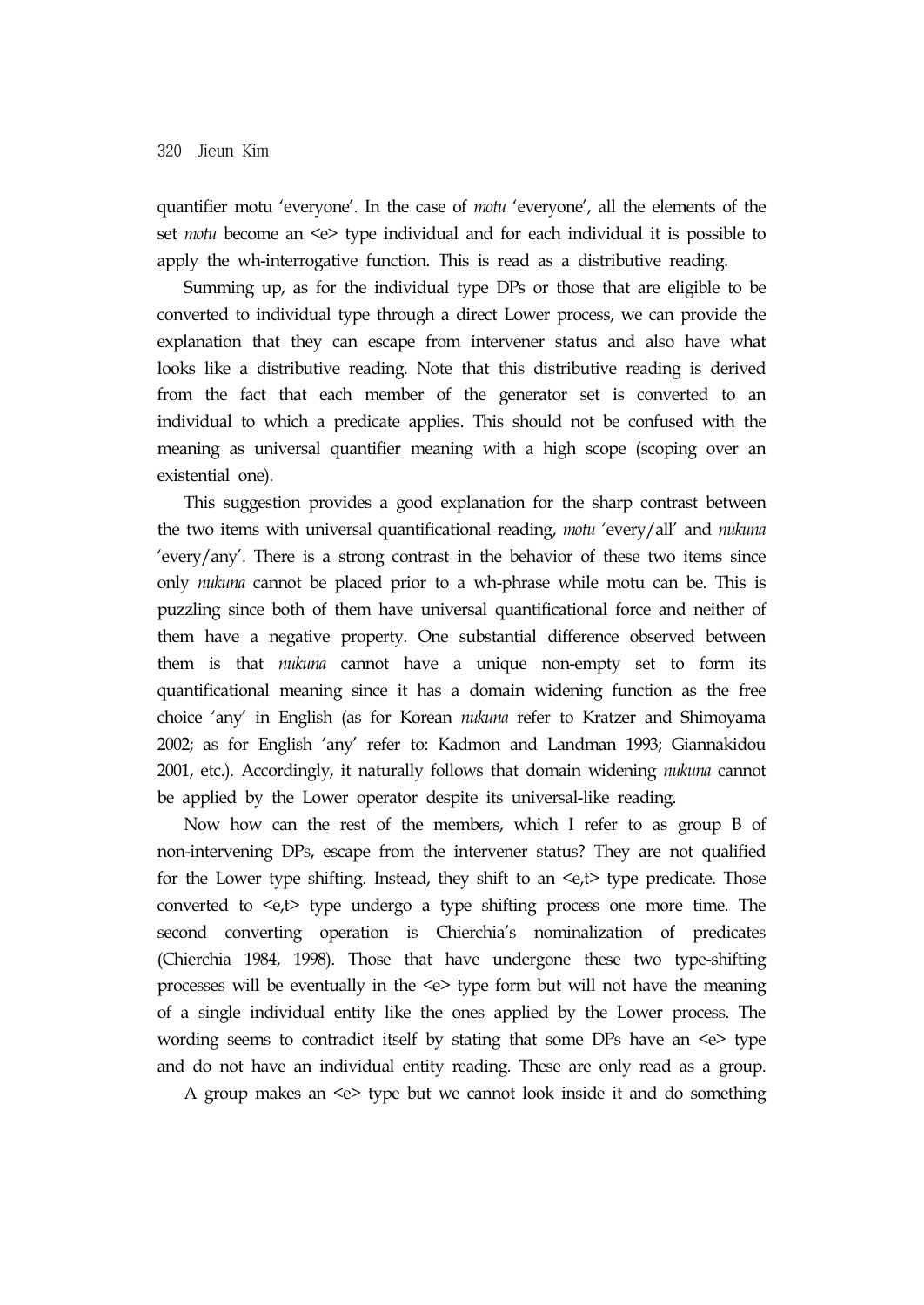for each element of the group. Why is it so? It follows from the property of converting process. The BE process which converts  $\leq et, t$  to  $\leq e, t$  only selects singleton sets from the sets that constitute the quantifier meaning in the domain. The function of an operator BE is to select the only element from the singleton set which constitutes the quantifier meaning and form a new set with these elements from singleton sets. If there is no singleton set among the elements in the set that forms the quantifier meaning, even though the BE operator is applied, the result we get would be an empty set.

Let us think of the quantifier 'three' as an example. The meaning of a quantifier 'three' will, of course, consist of sets with three elements. However, as Partee also mentioned, we can observe that plurality in Link(1983)'s sense applies here. That is, there is a set that has sets of singleton sets whose sole member corresponds to a group of three members and these singletons sets are extracted to form a predicative meaning of 'three'. In other words, the predicative meaning of 'three' is the property of a group with three members in it9. Every example of group B provides a good example in which they are used as predicates. This makes a clear contrast with group C whose predicative usage turns out to be all infelicitous. The example (17) shows this point well:

(17) Group B's predicative usage

colep pathi-ey yangpok-ul ipko o-n haksaying-i graduation party-at suit-Acc wear come-Rel student-Nom {ses-/ttak ses-/ses isang-/taypwupwun-/manh-}(i)-ta. {three-/exactly three-/three more-/most/many-}-be-Dec. 'The students who came to the graduation party wearing a suit are {three/exactly three/more than three/most/many.}'

<sup>9</sup> In case of the quantifier 'most', Partee (1987) predicted it to be hard to obtain the predicative meaning since it seems hard to form a group with 'most' members in the text of her type-shifting paper. However, she added a footnote that says it may be possible depending on its individual property, which, I assume, means that the convertibility depends on the characteristic property of 'most' in a specific language. In Korean, *taypwupwun* 'most', which is in general thought to be a non-predicative quantifier in English, exhibits good usage of predicative state.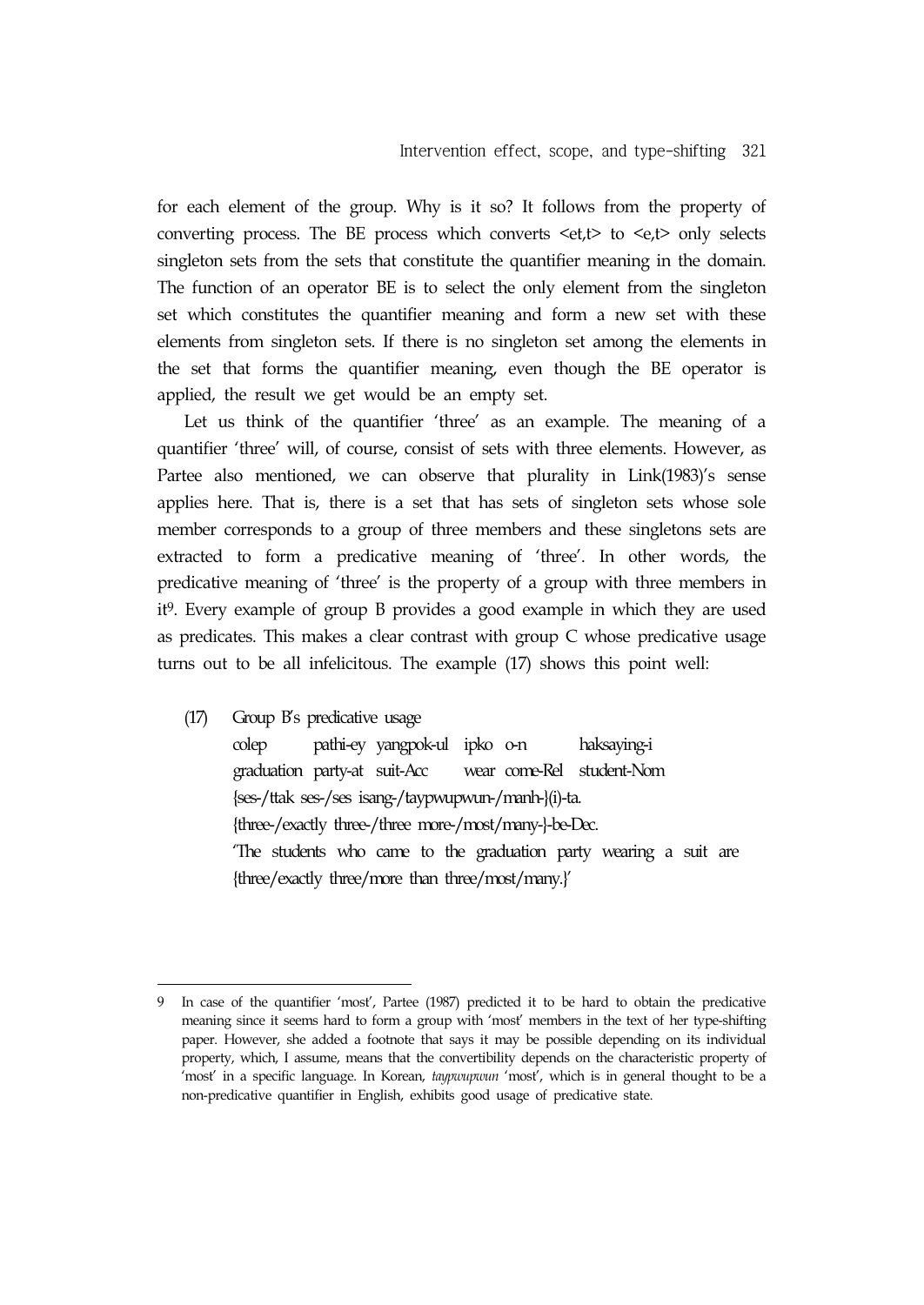(18) Group C's unavailability of predicative usage colep pathi-ey yangpok-ul ipko o-n haksaying-i graduationparty-at suit-Acc wear come-Rel student-Nom {\*amuna-ta/\*nukuna-ta/\*amuto anita/\*Yona-man ita/\*Yona-cocha ita/ {\*anyone-be/\*anyone-be/\*anyone Neg be/\*Yona-only be/\*Yona-even be/ \*Yona-pakkey ani-(i)-ta.} \*Yona-except Neg-(be)-Dec.} 'The students who came to the graduation party wearing a suit are {\*anyone/\*no one/\*only Yona/\*even Yona/\*except for Yona.}'

An important prediction that the above suggestion makes is that as for group B, only a group reading (i.e. a singleton set) is available and individual members cannot be extracted from the set. Since the input of an interrogative function comes into as a group, the distributive reading is not available here.

Does it need to undergo a nominalization process? Is it implausible for the items to be an input to the interrogative function in its  $\leq t$  state? If the type mismatch is simply the only trigger that forces the condition of an input as a uniform <e> type, it may somehow be a stipulative explanation. However, this convertibility to nominalized items can be also applied by an explanation similar to Tomioka's argument. In Korean, topicalized items are generally expected to be nominalized. It is also understood as a peg in a sense of Landman (1986). A peg of a question constitutes something that the question is asking about.

Whatever it is called, whether it is topic or a peg, the position prior to a wh-phrase means that it is at the stage where a wh-interrogative meaning is already formed to ask about. It means that the pre-placed item does not contribute to form the property of a wh-phrase. For instance, in a felicitous wh-question (2b) *mues-ul Yona-man mekessni?* 'What did only Yona eat?', when the 'only'-phrase follows a wh-phrase, the 'only'-phrase contributes to form the property of a wh-phrase. The property of a wh-phrase corresponds to a set of things that has been eaten by only Yona. In contrast to this, in a sentence with the reversed word order in which the only-phrase precedes the wh-phrase, the 'only'-phrase does not contribute to form the property of a wh-phrase. That is, here, the property of a wh-phrase corresponds to a set of things that are eaten. The wh-question is not about something that only Yona has eaten but about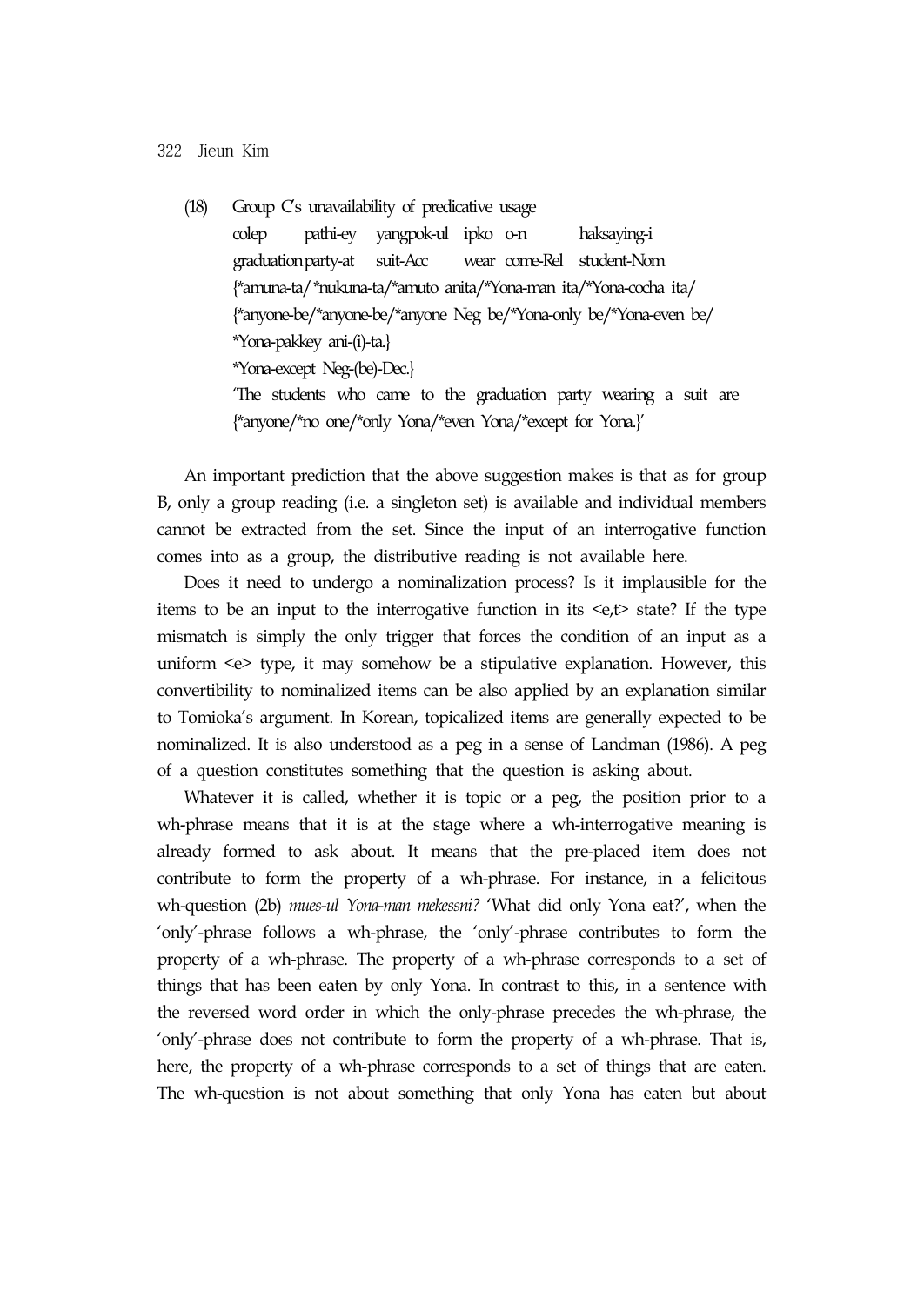something that simply has been eaten. This is more of a simple description rather than a systematic analysis of the intervention effect. However, when this description meets a formal analysis of interpretation of wh-interrogatives suggested in George (2011), it turns out to be quite successful in supplementing the semantic version of this type-mismatch problem in his suggestion. The next section accounts for how the type mismatch problem is interpreted semantically by not forming proper informative content in the sentences with IE.

### **3. Improper formation of informative content with IE**

A virtue of George (2011) is to capture the point of strong exhaustivity. His basic idea is that when a wh-interrogative expresses non-exhaustive reading, a wh-phrase contributes to express a membership of it in a specific set formed from the remnants of a wh-interrogative sentence except a wh-phrase. Compared to this, when a strong exhaustivity is expressed, a wh-phrase expresses a property (that is, a set itself) but not a membership. For instance, as for a wh-question, 'who came to the party?, if there are three people who came to the party, namely, {Ann, Ben, Chris}, then in the non-exhaustive reading, the answer simply provides the membership information such that Ann belongs to the set who came to the party, and Ben and Chris, too. In the same situation, the strongly exhaustive answer defines the set of party comers as {Ann, Ben, Chris}. This means that Ann, Ben, and Chris and no one else came to the party. That is, it includes negative information regarding other members in the contextual domain. So, in order to have a strong exhaustivity in the interrogative meaning, negative meaning also should be properly included in the compositional process.

I will point out that two things are violated in the compositional process of wh-interrogative sentences with the intervention effect. First, the order of 'intervener + wh-phrase' does not form an appropriate set for a wh-phrase which faithfully expresses the original intention of a wh-interrogative meaning. Second, the order of 'intervener + wh-phrase' cannot provide valid negative information which should be present in strong exhaustive reading. Let us see the two points in more detail in the following. George (2011) makes a suggestion of the following structure for a wh-interrogative construction: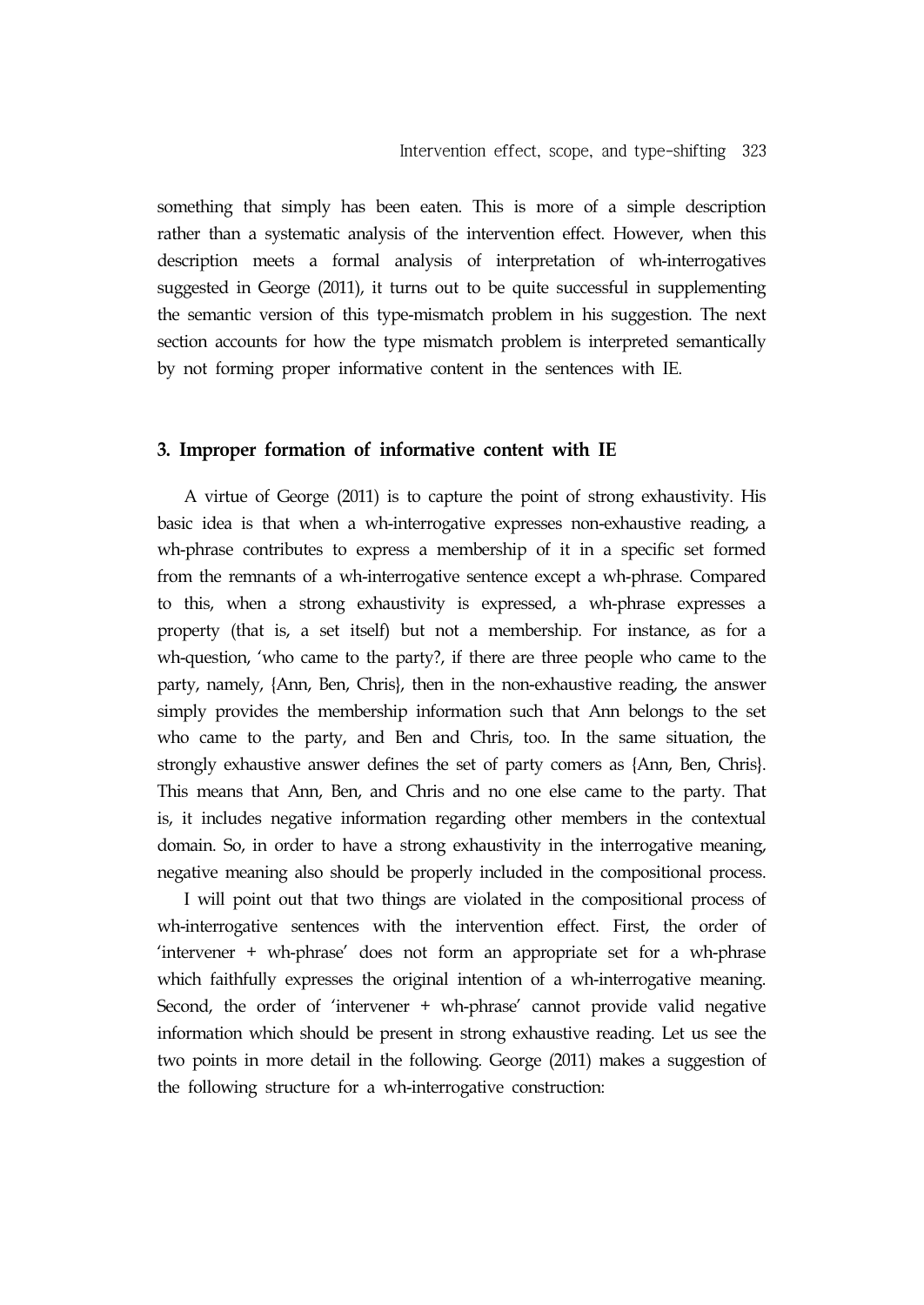(19) a. What did Yona eat? b. Tree of (19a) question  $\overline{O}$ abstract whoi Yona ate xi

A wh-interrogative consists of two parts, Q and what George calls abstract. This abstract part is, again, divided into a wh-phrase and the remnant which bears a wh-phrase trace in it, which has been pointed out in the previous section regarding whether a quantified DP is included or not. What is new about George's suggestion is that the function of a wh-phrase can vary in the abstract. It can have an existential quantifying force and express a membership of a set constructed from the 'abstract minus wh-phrase' part. That is, the wh-phrase is supposed to scope over the part, let's call it S. In the exhaustive reading, an exhaustive operator X is introduced and the composition process works in a slightly different way. The following compares the semantics of two versions of answers:

(20) a. 
$$
\lambda p_{s,t} \exists y_e
$$
 (p= $\lambda w_s$ (food(w,y) & ate(w, Yona, y)))  
b.  $\lambda p_{s,t} \exists S_{c,t} \in (p=w_s(S=x_e \text{ (food(w,y) & ate(w, Yona, y))))$ 

For the meaning of (20) to work well, the set corresponding to S should be well established. However, in the word order of 'intervener + wh-phrase', a problem arises in forming this set S, as previously pointed out. With an intervener 'only Yona', the sentence is interpreted as follows.

(21) 
$$
\lambda p_{\text{s,t}} \forall z(z \in \text{Yonal}_{\text{ALT}} \& z \neq \text{Yona} \rightarrow \exists S_{\text{c,t}} \text{ (}p = \lambda w_{\text{s}}(S = \lambda x_{\text{c}} \text{ (food}(w,y) \& \neg \text{ate}(w, z, y)))
$$

It is a set of propositions that for the alternative members of  $[YONA]_F$  a property is formed as they did not eat some food. By having an intervener 'only Yona' scoping over a wh-phrase (following the surface scope of a given word order in Korean) the property set S formed from the given order does not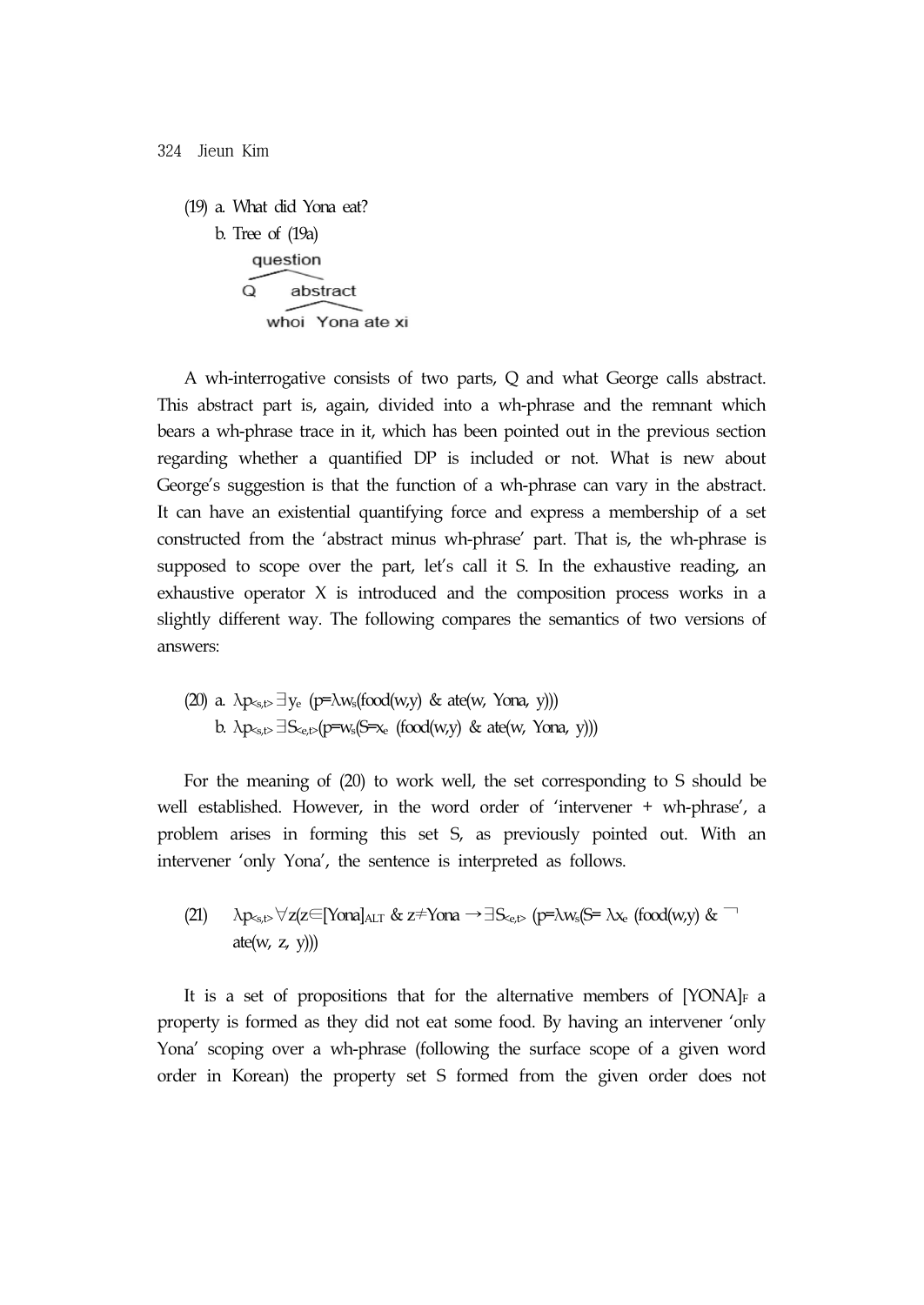express the intended proper wh-question meaning. It is a question about the set of food which was not eaten by non-'Yona's, which does not make sense. This is not a desirable result that we want to get by asking a wh-question.

The second problem that arises in the wh-question with 'intervener + wh-phrase' order in exhaustive reading is that negative information which is supposed to be delivered in this reading is not properly formed in the order with IE. Here I provide an informal description of negative meaning for answers for wh-questions in a normal version and an IE version respectively. The sentence, 'what did Yona eat?' is examined with an intervener *Yona-man* 'only Yona', *amwuto* 'no one' and *nukuna* 'anyone/everyone.' (22)-(23) and (24)-(25) compare the negative meaning of wh-questions in a normal version and in an IE version.

- $(22)$   $\exists$  > (a) only, (b) no, (c) any Food set in a context C: {a, b, c} mues-ul (a) Yona-man/(b) amuto/(c) nukuna mek-((b)ci anh)-ess-no? What (a) Yona-only/(b) no one/(c) any/everyone eat-((b) Neg)-Past-wh-Q? (a) What did only Yona eat? (b) What did no one eat? (c) What did anyone eat?
- (23) a. Positive Information:  $S=[a]: 'a'$  is eaten by only Yona Negative Information:  $S = \{b, c\}$ : 'b, c' are not eaten only by Yona but by someone else.
	- b. Positive Information:  $S=[a]: 'a'$  is eaten by no one. Negative Information:  $S = \{b,c\}$ : 'b, c' are eaten by someone.
	- c. Positive Information:  $S=[a]: 'a'$  is eaten by anyone (with domain widening). Negative Information:  $S=[b,c]$ : 'b, c' are not eaten just by anyone.

In (23), the negative information is properly formed. However, in the reversed order, the situation is different. It is illustrated in the following:

 $(24)$  (a) only, (b) no, (c) any  $>$  wh-phrase Food set in a context C: {a, b, c} (a){Yona-man/(b) amuto/(c) nukuna} mues-ul mek-((b)ci anh)-ess-no?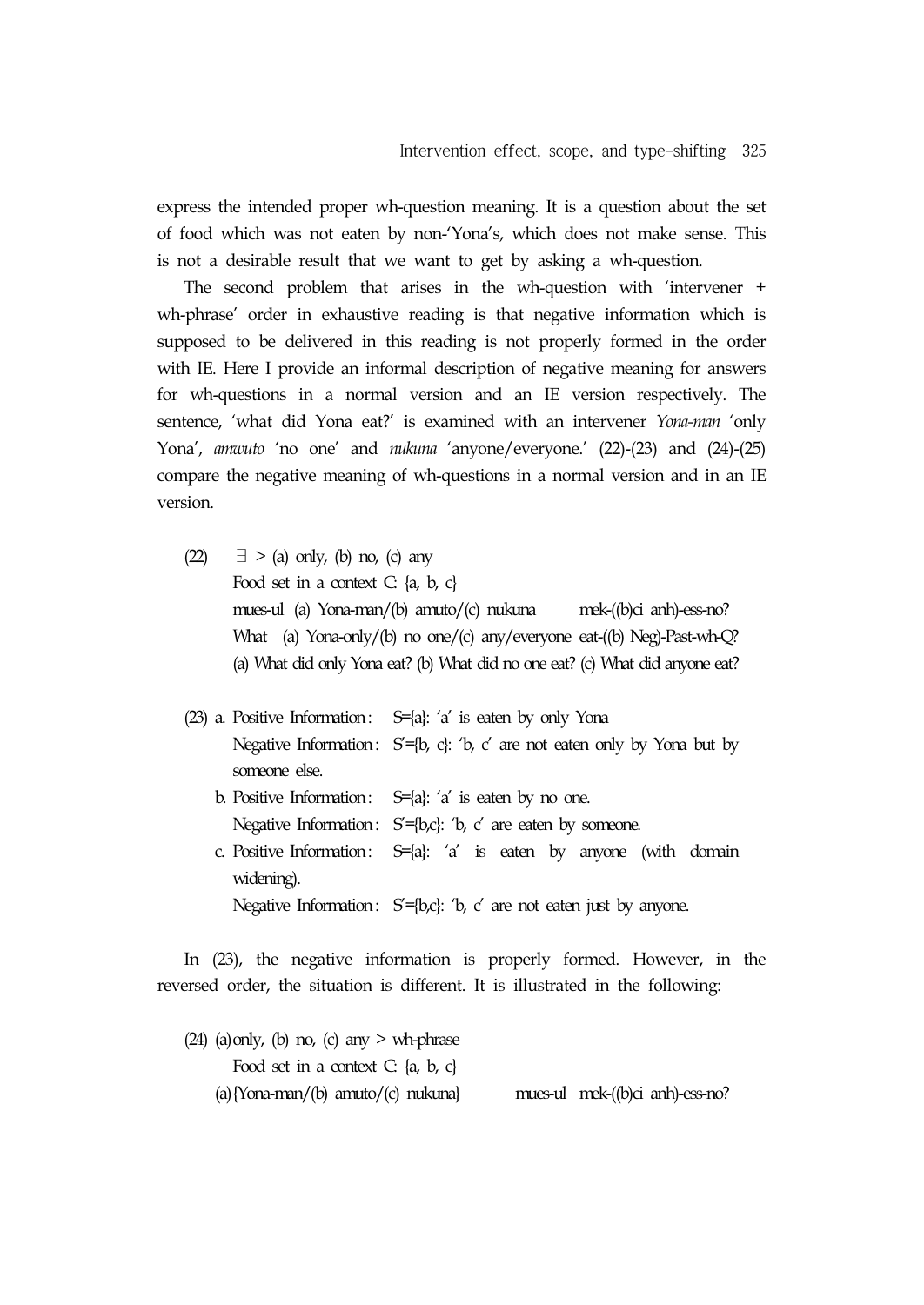- (a){Yona-only/(b) no one/(c) any/everyone} what eat-((b) Neg)-Past-wh-Q?
- (a)#For only Yona, what did he eat?
- (b)#For no one, what did he eat?
- (c)#For anyone, what did he eat?
- (25) a. Positive Information: S={a}: being eaten by someone

 As for only Yona, the property of the set {a} that has been eaten by someone holds.

Negative Information:  $S = \{b, c\}$ : not being eaten by someone

 As for only Yona, the property of the set {b,c} that has not been eaten by someone holds.

b. Positive Information: S={a}: being eaten by someone

 As for no one, the property of the set {a} that has been eaten by someone holds.

Negative Information:  $S = \{b,c\}$ : not being eaten by anyone

As for no one, the property of the set  ${b,c}$  that has not been eaten by someone holds.

c. Positive Information: S={a}: being eaten by someone.

 As for anyone, the property of the set {a} that has been eaten by someone holds.

Negative Information:  $S = \{b,c\}$ : not being eaten by anyone.

 As for anyone, the property of the set {b,c} that has not been eaten by anyone holds.

As observed in (25), the property of set S and S' are identical across the three examples since the quantifying items are out of the scope of the sets, S and S'. This makes a difference not only in the positive information provided by the answer but also in the negative information. Let us make this point clear by putting one of these examples under a specific context.

(26) Context: There are three kinds of food A, B, and C and three people Yona, Mina, and Hana at a party. Here are the lists of pairs of food and its consumers: Food A = Yona, Food B = Yona, Mina, Food C = Yona, Hana.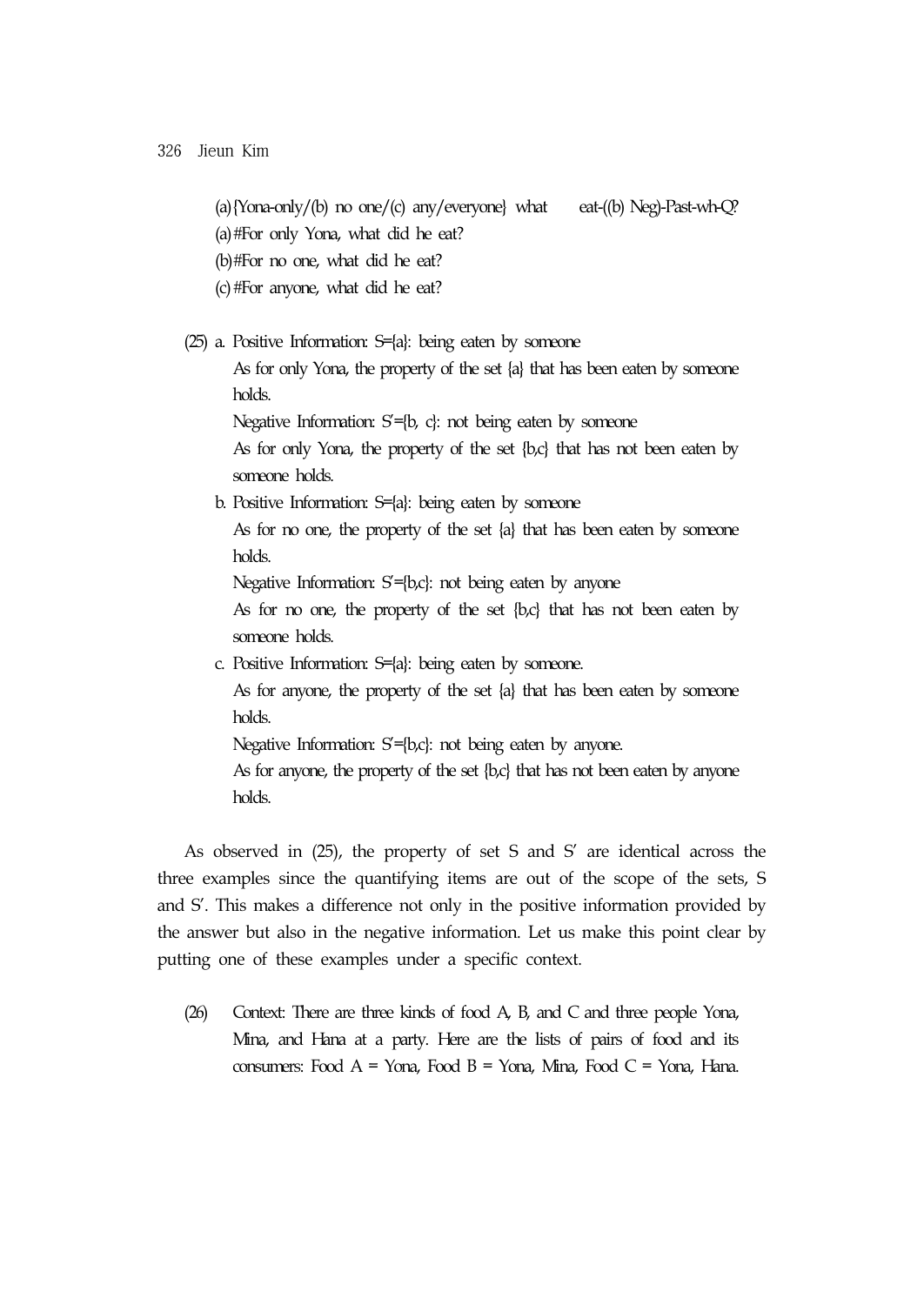Here is a strong exhaustive answer for the wh-question with a wh-phrase + *Yona-man* order (non-intervention effect) for the situation in (26).

(27) Q: What did only Yona eat? (*mues-ul + Yona-man*)

 A: Yona-man umsik A-lul mek-ess-e. (talun umsik-un Yona-man mek-ci Yona-only food A-Acc eat-Past-Dec. (other food-Nun Yona-only eat anh-ass-e). Neg-Past-Dec.) 'Only Yona ate food A. (Other foods are not eaten by only Yona.)'

The usage of the question in (27) is good having answers properly formed. However, with the reversed order, a different answer is obtained.

(28) A: Yona-man umsikA, B-lul ta mek-ess-ko C-lul mek-ci anh-ass-e. Yona-only food A, B-Acc all eat-Past-Dec C-Acc eat Neg-Past-Dec. 'Only Yona ate both of food A and B and did not eat food C.'

This is not an expected answer for the question of 'what did only Yona eat?' This can only be a partial answer about people's property regarding the food consumption at a party, which makes a completely different question from the originally intended one. For the purpose of saving space, I will not lay out further examples such as (28) for other cases of interveners. However, we can predict now what kind of problems the quantifying items will meet when they have scope over a wh-phrase and are required to have a strong exhaustive reading. These discrepancies between the originally intended meaning of a wh-question and the reading we actually get from the scope enforced by a word order are all results of the undesirable scope effect.

Now we have the same question as raised in section 2. Are all the items that bear a scope regarding a wh-phrase categorized to be interveners? The answer will be the same as that given in the previous section. The items that are eligible to undergo the proper type shifting process and shifted to <e> type (either via Lower or via BE + nominalization  $\wedge$ ) do not make scope ambiguities. Only those items that remain to be purely quantificational attribute to scope ambiguity and form different properties that depend on word order.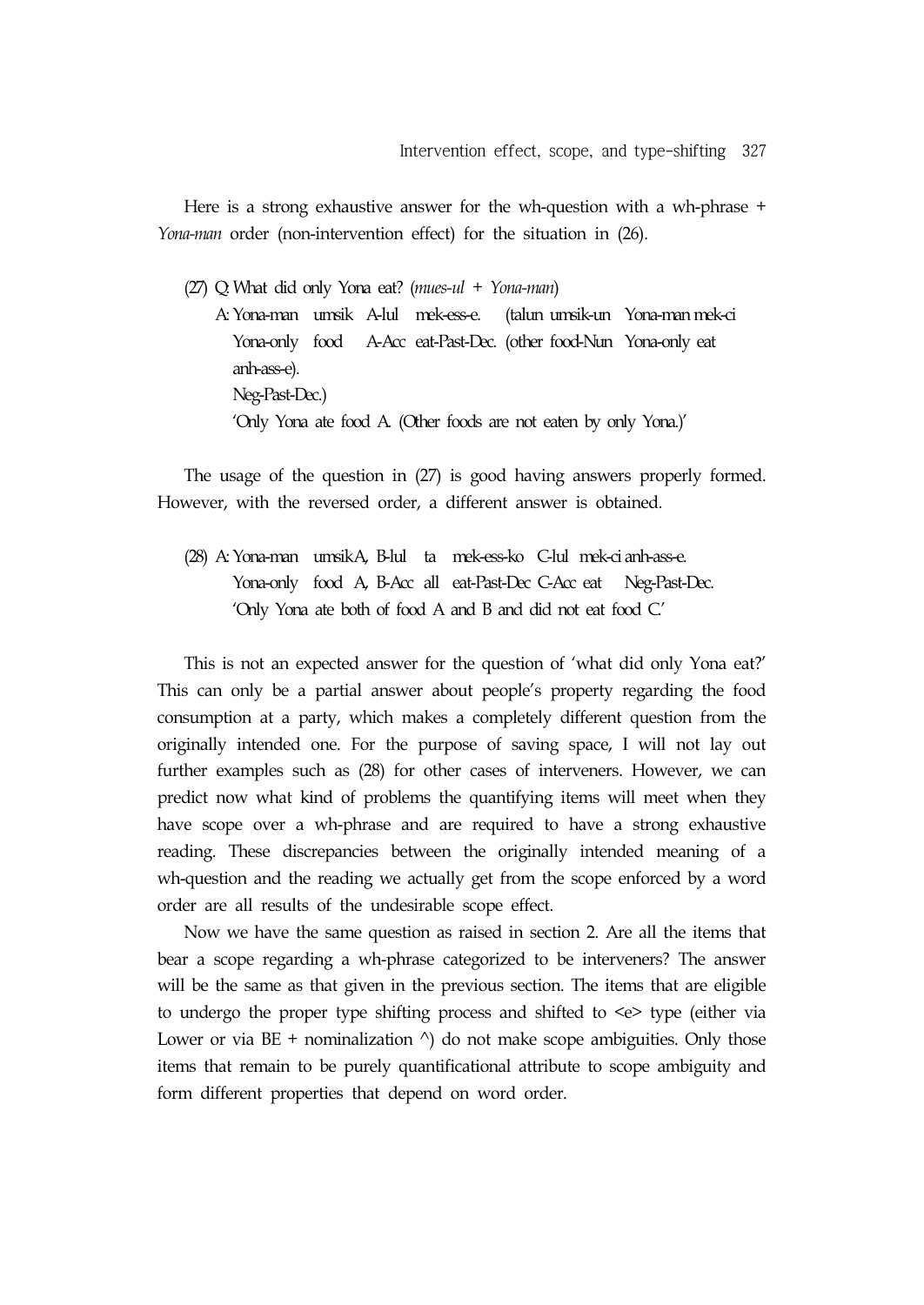Through the discussion in sections 2 and 3, we have concluded that the IE is derived from inappropriate composition of wh-interrogatives based on an improper combinatorial property of the so-called interveners and their contribution to wrong informational content of wh-questions. Before concluding this paper, we need to check whether other alternative analyses are available. I will introduce a couple of (relatively) recent semantic approaches to the IE in the following section and add some brief comments on them.

### **4. An overview of the previous approaches**

## **4.1 Focus interrupts the proper binding between Q-operators and wh-phrases: Beck (2006) and Kim (2006)**

Under the assumption that interveners are focused items, wh-phrases and interveners share common properties in that they are not constants, but rather are interpreted as variables. This idea is the foundation of arguments from Beck (2006) and Kim (2006) that the binding of a wh-phrase to its respective Q-operator is not successful in the presence of another variable, the alleged intervener. The semantics of questions are intensely evaluated in classic studies by Hamblin (1973) and Karttunen (1977), both of whom arrive at similar conclusions that a question cannot be a proposition as a proposition is in a statement, but a question is, in fact, a set of propositions.10 The same line of thought appears in the alternative semantics of focused sentences in a study by Rooth (1995). In the case of a wh-question, it cannot be interpreted as its ordinary values as the focused version can. When a sentence has an ordinary value, it is interpreted as a proposition. However, when a sentence involves a wh-phrase and a Q-operator, a wh-phrase must have a focus value. On the other hand, the  $\sim$  operator resets the focus semantics to ordinary semantics after completion of its evaluation. Beck's analysis (2006) is rooted in this point. The  $\sim$ operator evaluates all focis in its syntactic scope and neutralizes their

<sup>10</sup> There is a difference between these studies. For Hamblin (1973), the meaning of a question is a set of all possible answers, but for Kartunnen (1977), the meaning of a question is a set of only true answers. The difference between them does not make a difference in this study.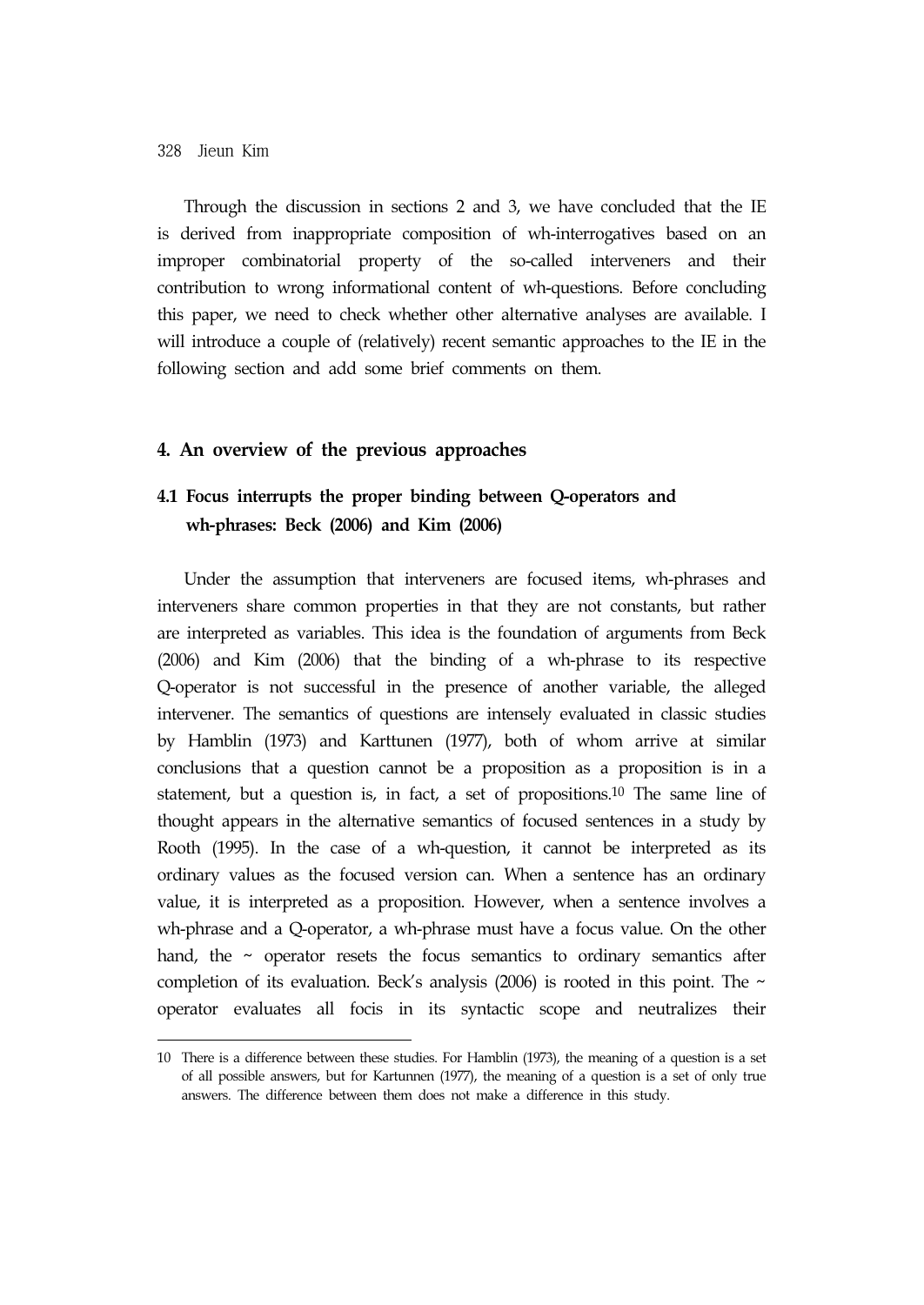contribution. In the example (29), cited from Beck (2006), the Q operator meets *Minsu-man* 'only Minsu' prior to the wh-phrase, evaluates its focus semantic value and resets it to an ordinary value. When the wh-phrase finally has to be evaluated, the prior process induces a crash in semantic interpretation, which Beck diagnoses as the cause of intervention effects. She assigns an ungrammatical status to (29) and contributes its ungrammatically to (30).<sup>11</sup>

- (29) \*Minsu-man nuku-l po-ass-ni? Minsu-only who-Acc see-Past-Q 'Who did only Minsu see?' (Beck 2006: 1)
- (30) a. \*Only Minsu saw who? b. [CP Q2 [IP3 only C [IP2 ~ C [IP1Minsu F1 saw who2]]]]] (Beck 2006: 16)

In Beck's (2006) system, IP1 is undefined for any assignment function g, since the wh-phrase's ordinary translation is undefined due to the intervention of focused phrase 'Minsu'. The bare focused phrases must be regarded as interveners in this system. Even if one does not give credit to this kind of judgment evidence, especially that which may be potentially controversial, the IE with 'only' or other interveners such as *amuto* 'any (no) one' are bad while the bare focused ones are judged to be fine. For an analysis to successfully work, the difference in the intuition should be explained, which is not done at all in previous research arguing that any focused item should be an intervener. These points lead us to explore other alternative analyses for the intervention effect. Now let us examine another suggestion in Tomioka (2008) in the next subsection.

## **4.2 Improper correspondence between syntactic structure and information structure: Tomioka (2007, 2008)**

The gist of Tomioka's analysis (2007, 2008) is that the information structure that appears in typical IE data does not correspond to the information structure

<sup>11</sup> In the original example of Beck (2006), the diagnose in (30) was described as 'Only John saw who?'. In order to match (30) to (29), Beck's Korean example, I have substituted the name 'John' with 'Minsu' for the consistency.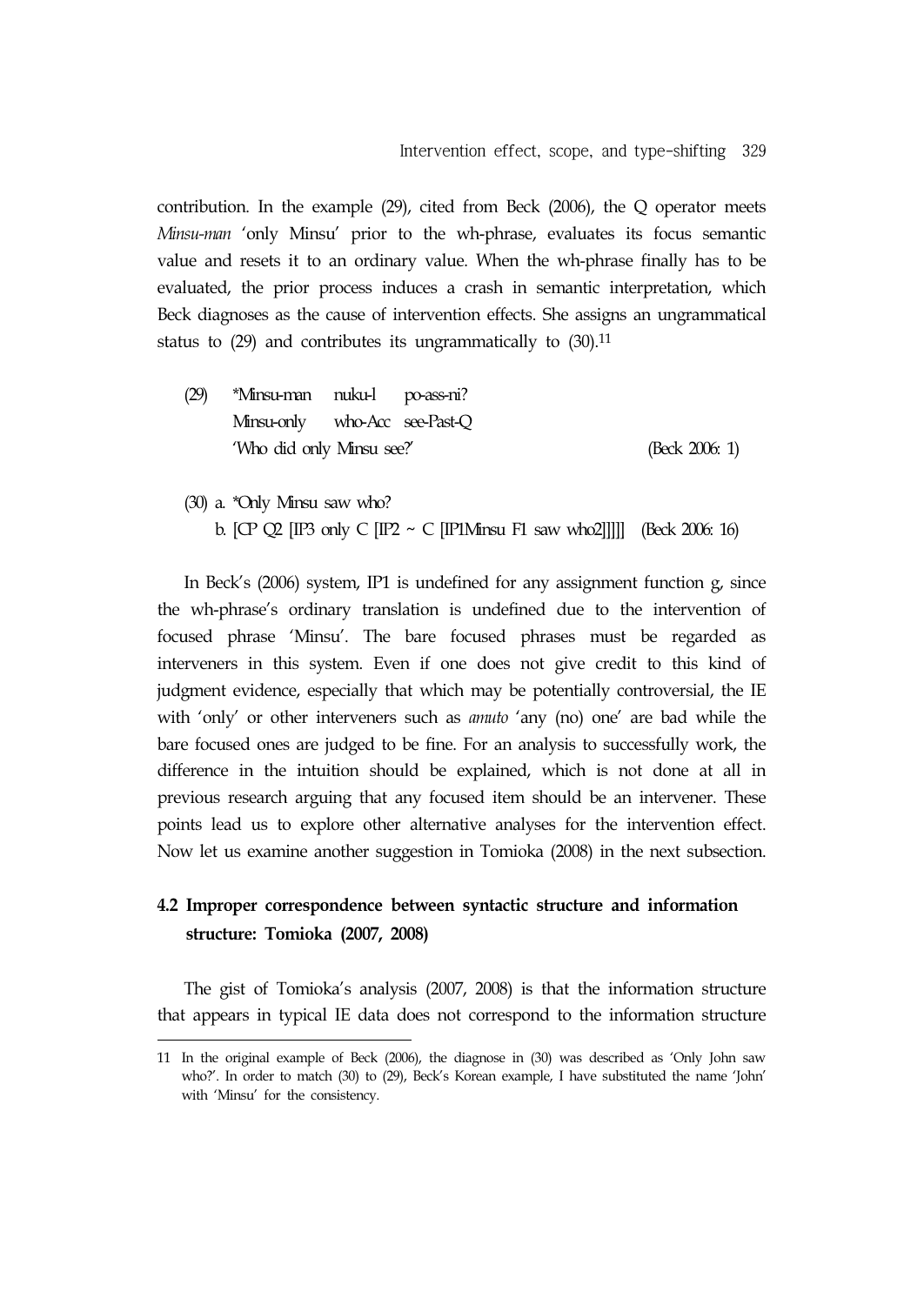that a wh-interrogative sentence is supposed to have. He suggests that the concept of focus has an influential role in intervention effects, but clarifies that the appropriate meaning of focus is not equivalent to the meaning of focus illustrated in Beck (2006) and Kim (2006). Focus in Tomioka (2007, 2008) refers to a sentential focus, which expresses the informational status, constituting an information structure component. He argues that intervention effects appear when interveners correspond to the sentential focus in the information structural partition of a sentence. Accordingly, it does not matter whether or not the focus operator (~ operator) c-commands a wh-phrase. This completely distinguishes this analysis from other arguments. Interestingly, what he focuses on is not how intervention effects occur, but rather how intervention effects are cancelled. Rather than asking how the c-commanding relation between semantically-focused item and a wh-phrase induces an intervention effect, he starts from asking questions why the reversed order improves the intervention effect. The answer to this question imposes a crucial assumption that the position of a wh-phrase can influence the intonation pattern of a sentence. The key point here is that the pitch of the following constituents of a wh-phrase is significantly suppressed, and this is the feature to which Tomioka pays special attention. That is, when a so-called intervener precedes a wh-phrase, it is not prosodically influenced by the presence of the wh-phrase. However, by being placed after a wh-phrase, the intervener is naturally prosodically reduced. In other words, when an intervener is placed in a prosodically reduced position, its information state cannot avoid belonging to the background. Tomioka makes another argument that interveners cannot be topic items and accordingly, they cannot appear in the backgrounded portion of an information structure.

One advantage of this analysis is that it is not compromised by the existing problem of the identification of interveners. Since the point of this analysis is not to determine how IE occurs, but rather to determine how IE is cancelled, categorizing all the interveners under the single term of anti-topical items is a very strong aspect of this analysis.

Despite this virtue, I cannot help being pessimistic about Tomioka's approach. There is a requisite presupposition for this argument to materialize. The presupposition is that the phonological condition of a constituent determines the informational status of the constituent. However, I am very skeptical about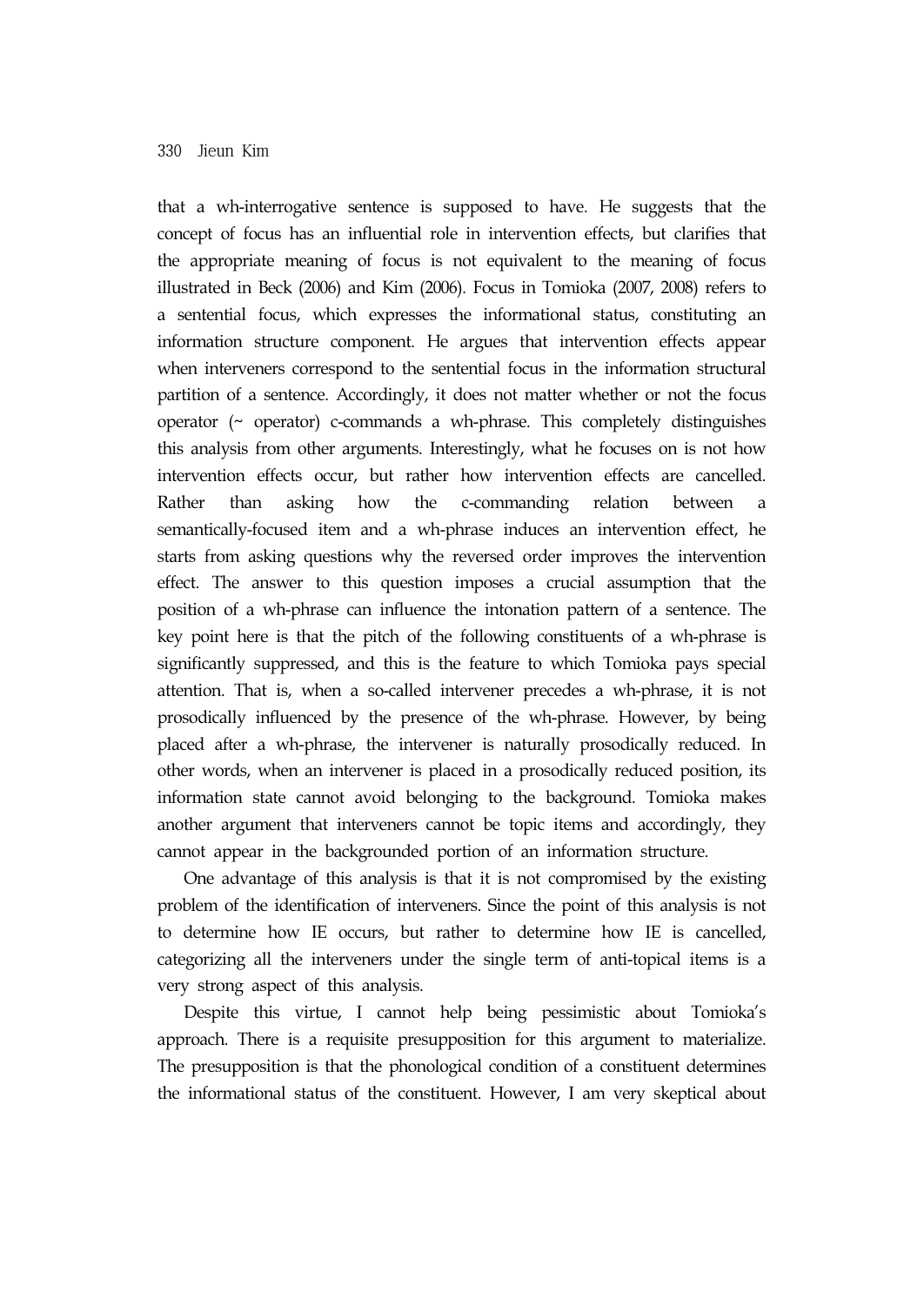this underlying assumption. A prosodic effect is a tool to represent the informational status of a target phrase, but this rule does not apply the other way around. The presupposition of Tomioka is the opposite: the prosodic condition determines the informational status of an item. I cannot credit this aspect of Tomioka's argument. The informational status of an item or the information structure of a sentence should be completely dependent on context, including the knowledge state of participants in the conversation. The informational status of an item or the information structure of a sentence should not be dependent on any other conditions, including the prosodic condition.12

Although I cannot agree with his line of reasoning, his insight about ATI deserves to be entertained. I am on the same page with him in that IE sentences are not regarded to be especially marked with the so-called intervener quantifiers but rather the non-intervener sentences with quantifiers are saved from the potential intervention effect. The analysis in this paper has been an attempt to provide an explanation for the kind of semantic crash that occurred based on a similar observation by Tomioka. Since the quantifying items unconvertible to  $\leq e$ type also cannot easily be topics or pegs in Landman's (1986) sense, the description itself that interveners are ATIs may be on the right track.13

(i)mwues-ul, YONA-man, mina-hantey cwu-ess-no? what-Acc [YONA-ONLY] Mina-to give-Past-wh-Q? 'What did only Yona give to Mina?'

This example inserts a pause after the wh-phrase and places a prosodic accent on the following phrase, Yona-man 'only Yona'. By doing this, the target phrase 'only Yona' is no longer in a phonologically reduced position, which means that the prosodic condition does not assure the informational status of the target phrase. The order of the words, however, still matters.

- 13 A reviewer of *Linguistic Research* mentioned Tomioka's (2007) embedded wh-question example of the following.
	- (i)Ne-nun [CP nwukwuna-ka mues-ul ilk-ess-ta-ko] sayngkakha-ni? you-top everyone-nom what-acc read-Past-Dec-Comp think—Q? 'What do you think that everyone read?'

In the embedded question, although the intervener precedes a wh-phrase in the surface order, the presupposition of the question differs from the non-embedded one. The question presuppose that there is something that everyone has read and ask a listeners opinion of it. I have claimed that the type-mismatch problem is led to the formation of different predicate setting that the wh-phrase is formed about in George's (2011) framework. If this is considered only in the

<sup>12</sup> Let us consider the following example.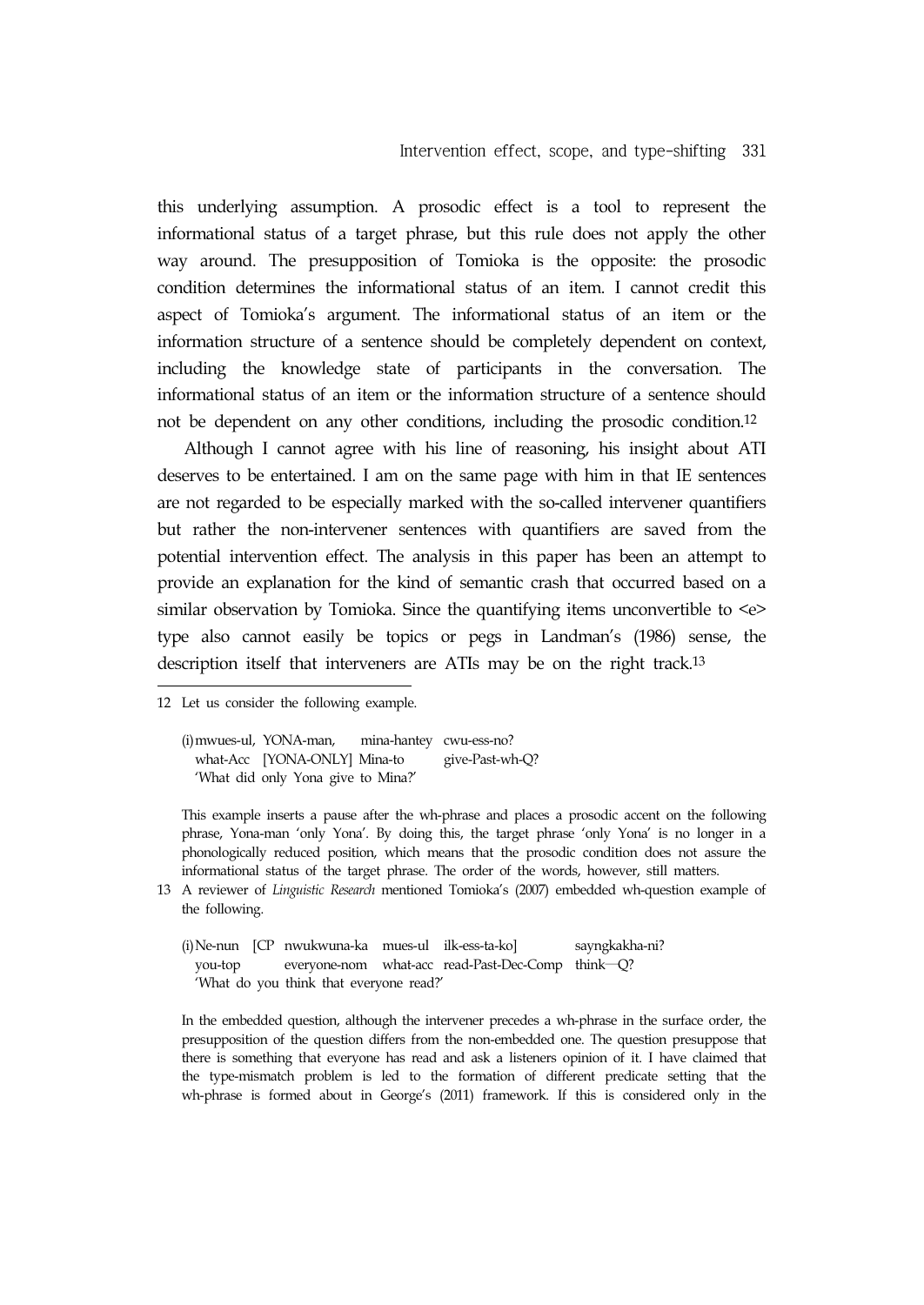#### **5. Summary**

In this paper, we have discussed why a certain group of lexical items cannot appear in a specific order in wh-interrogative sentences. Instead of the existing analysis that explains the failure of proper binding between a wh-phrase and its Q-operator due to the interference of a focus item, this paper has suggested that the quantificational properties of interveners and the informative content delivered by the different scope between a wh-phrase and an intervener should be investigated more carefully. The proposed analysis states that interveners are not just focused items, but rather lexical items with quantificational force and scope and not eligible for type-shifting. This view on interveners coincides with the intuition revealed in early research on the IE such as by Beck and Kim (1997) under the purely syntactic approach, which is later substituted with the more semantically triggered view.

Regarding their explanation of interveners in Korean, Beck and Kim's initial insight that interveners may be quantifiers is on the right track. What is missing in the insight is the explanation for how the exclusion of numerous quantifiers from being interveners is possible, which made them unable to extend their NPI analysis to the whole class of quantifiers. Another factor that has misguided the initial approach of Beck and Kim is their syntactic approach on this problem. If quantifying interveners build a barrier for LF movement as they have suggested for NPI, the exclusion of some specific class of quantifiers from the barrier position would be difficult to understand. I provide an alternative suggestion for this syntactic approach, while still maintaining the original intuition that interveners are quantifying items.

The following have been suggested as triggers for quantifying items to be potential interveners. In the compositional process of wh-interrogatives, quantifiers are prohibited to scope over a wh-phrase for two reasons: (1) the combinatorial mismatch and (2) formation of an improper set whose meaning is supposed to be formed for a wh-phrase to apply to. If scope is what matters,

type-mismatch analysis, the above example is problematic. There remains the issue of compositional process how the embedded one is exactly composed, but what is clear at this point is that the embedded wh-phrase has a predicate of  $\lambda x$ . x is being eaten by anyone (everyone)'. This makes a difference between an embedded and non-embedded version of wh-questions.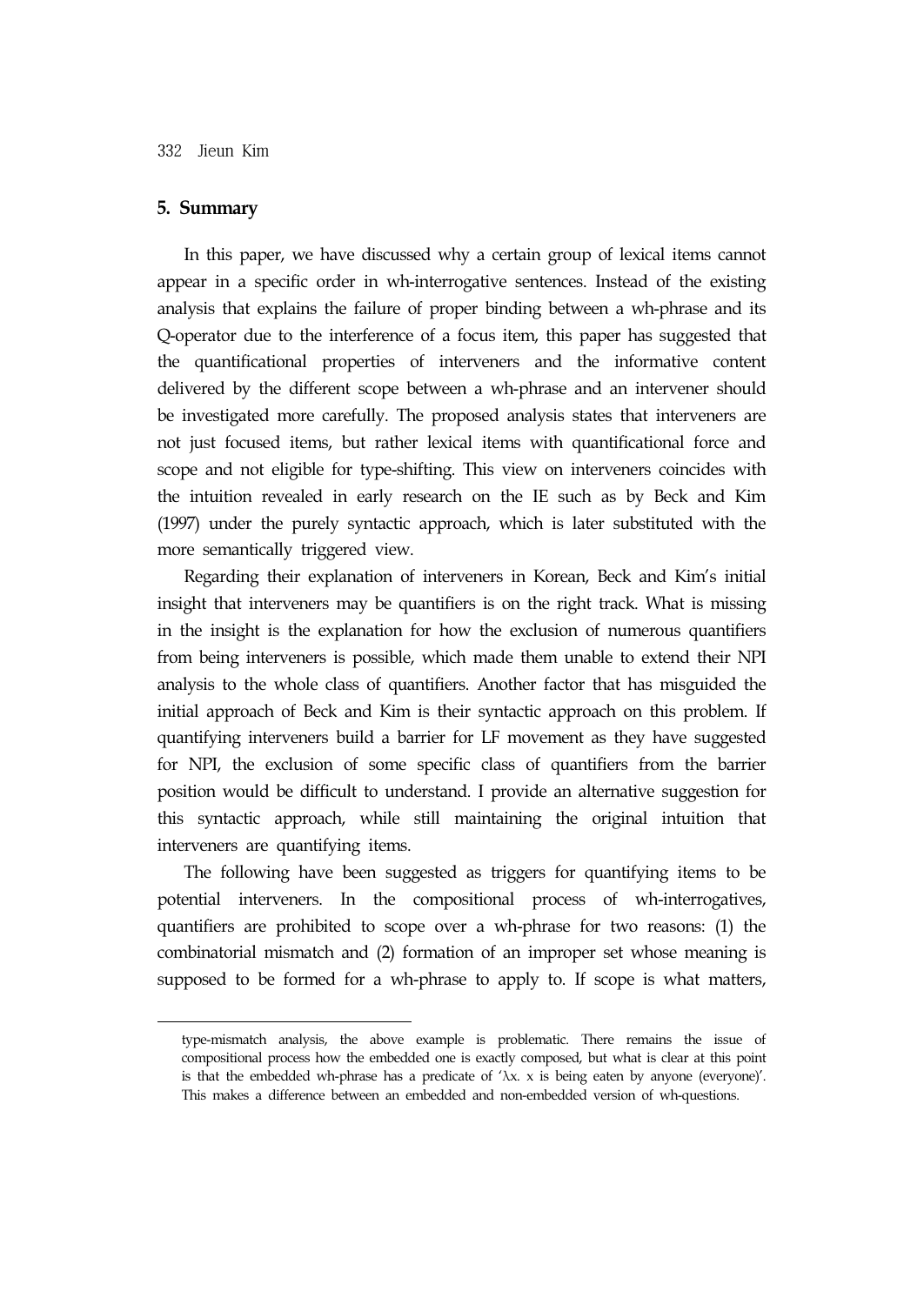there is a way for potential interveners to escape from the intervener status. Through type shifting, they could avoid the combinatorial mismatch problem. Also, being interpreted as individual items makes them unable to have a scope interaction with a wh-phrase. This explains why they do not trigger any problem in forming proper informative content.

One virtue of this proposed analysis is that it does not subsist on the old syntactic or semantic linking problems, but rather explores a new possibility for greater understanding of the issue of IE in Korean. What is missing in this paper is a cross-linguistic survey of interveners in various languages.14 Despite this shortcoming, I believe that this approach is still promising because the characteristic properties of lexical items are varied across languages. Considering that the interveners in different languages seem to share some common property but are not exactly identical, it has been challenging to unite all types of discrepancies among interveners in various languages. However, if a certain lexical item which can be type shifted to an individual type in some language is not eligible to do that in another language, these languages will have different inventories of interveners. A good example of this is taypupun 'most' in Korean since it can have predicative usage in Korean but is purely quantificational in English. As I have admitted previously, more systematic cross linguistic research on interveners is missing in this research and required in order to obtain more generality in future research.

## **References**

- Beck, Sigrid. 1996. Quantified structures as barriers for LF movement. *Natural Language Semantics* 4: 1-56.
- Beck, Sigrid. 2006. Intervention effects follow from focus interpretation. *Natural Language Semantics* 14: 1-56.
- Beck, Sigrid and Shin-Sook Kim. 1997. On wh-and operator scope in Korean. *Journal of East*

<sup>14</sup> This has been also pointed out as a weakness of this paper by a reviewer of *Linguistic Research*. I agree that more cross-linguistic data on IE and the class of interveners in those languages are required to confirm the point argued in this paper. In addition, if it can be examined whether the non-intervener quantifiers can have distributive reading and used as predicates is accompanied, it would improve the argument of this paper.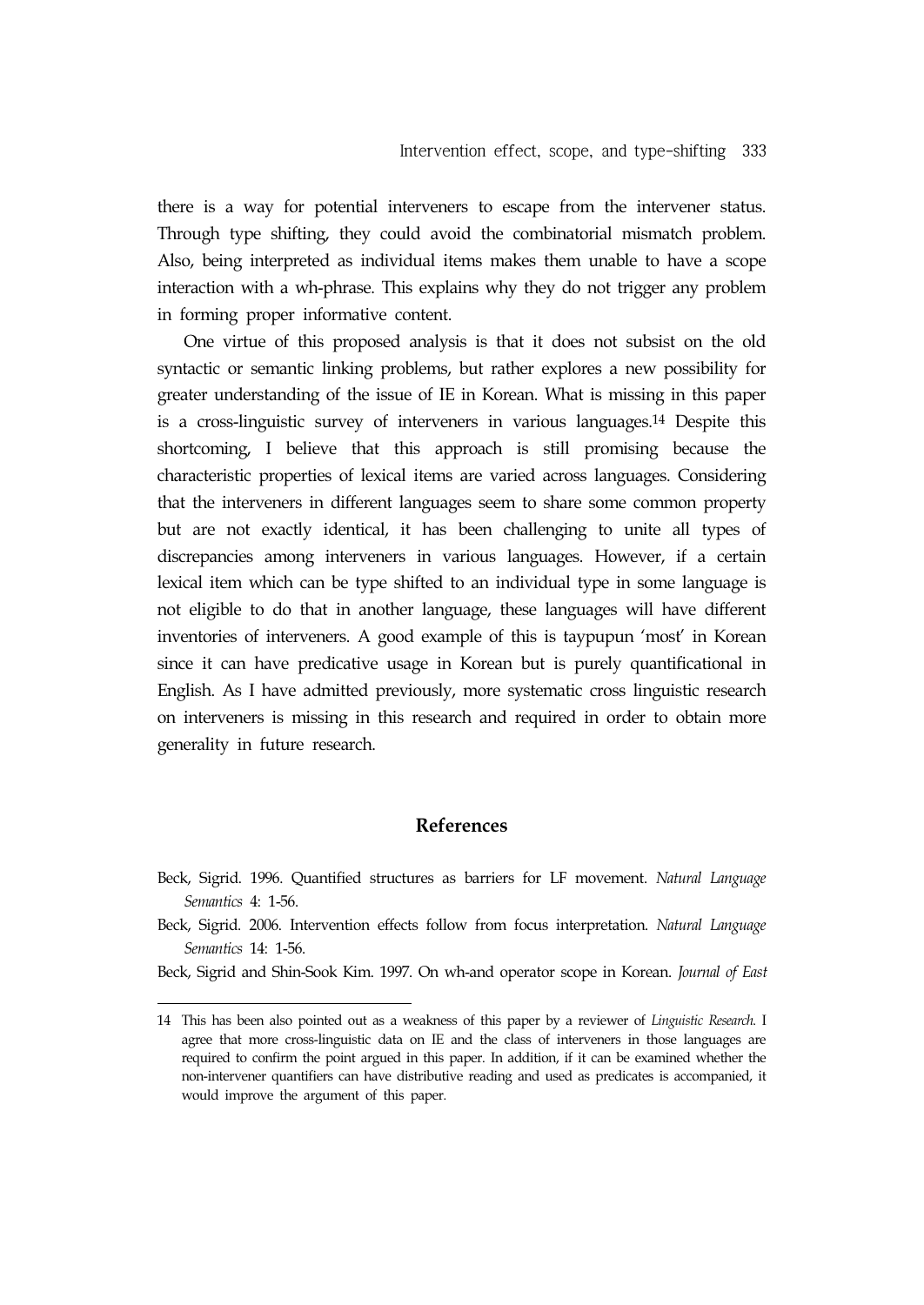*Asian Linguistics* 6: 339-384

- Beck. Sigrid and Rullmann, Hotze. 1999. A flexible approach to exhaustivity in questions. *Natural Language Semantics* 7: 249-298.
- Chierchia, Gennaro. 1984. *Topics in the syntax and semantics of infinitives and gerunds.* PhD Dissertation. University of Massachusetts at Amherst.
- Chierchia, Gennaro. 1992. Questions with quantifiers. *Natural Language Semantics* 1: 181-234.
- Chierchia, Gennaro. 1998. Reference to kinds across languages. *Natural Language Semantics* 6: 339-405.
- Engdahl, Elisabet. 1986. *Constituent questions: the syntax and semantics of questions with special reference to Swedish.* Dordrecht: Reidel.
- George, Ben. 2011. *Question embedding and the semantics of answers.* PhD Dissertation. UCLA.
- Giannakidou, Anastasia. 2001. The meaning of FC. *Linguistics and Philosophy* 24: 659-735.
- Groenendijk, Jeroen, and Stokhof, Martin. 1984. *Studies on the semantics of questions and the pragmatics of answers.* PhD Dissertation. University of Amsterdam.
- Hamblin, Charles. 1973. Questions in Montague grammar. *Foundations of Language* 10: 41-53.
- Heim, Irene. 2014. Notes on interrogatives. lecture notes. Massachusetts Institute of Technology.
- Honcoop. 1998. Dynamic excursions on weak islands. PhD dissertation. University of Leidien.
- Kadmon, Nirit and Fred Landman. 1993. Any. *Linguistics and Philosophy* 16: 353-422.
- Karttunen, Laurie. 1977. Syntax and semantics of questions. *Linguistics and Philosophy* 1: 3-44.
- Kim, Shin-Sook. 2002. Intervention effects are focus effects. In Noriko Akatsuka and Susan Strauss (eds.), *Japanese/Korean Linguistics* 10: 615-628. Stanford: CSLI.
- Kim, Shin-Sook. 2006. More evidence that Intervention Effects are focus effects. In Chang-Guk Im (eds.), *Proceedings of the 8th Seoul International Conference on Generative Grammar: Minimalist Views on Language Design,* 161-180. Seoul: Hankook.
- Kim, Soowon. 1990. *Chain scope and quantification structure*. PhD Dissertation. Brandeis University.
- Kratzer, Angelika. and Shimoyama, Junko. 2002. Indeterminate pronouns: the view from Japanese, Paper presented at the 3rd Tokyo Conference on Psycholinguistics.
- Krifka, Manfred. 2001. For a structured meaning account of questions and answers. In Caroline Fery and Wolfgang Sternefeld (eds.) *Audiatur Vox Sapientia. A Festschrift for Arnim von Stechow, Akademie Verlag* (= Studia Grammatica 52), 287-319. Berlin: Akademie-Verlag.
- Landman, Fred. 1986. *Towards a theory of truth and information: The status of partial object in semantics*. Dordrecht: Foris.
- Link, Godehard. 1983. The logical analysis of plurals and mass terms: a lattice-theoretical approach. In Rainer Bauerle, Christoph Schwarze, and Armin von Stechow (eds.),